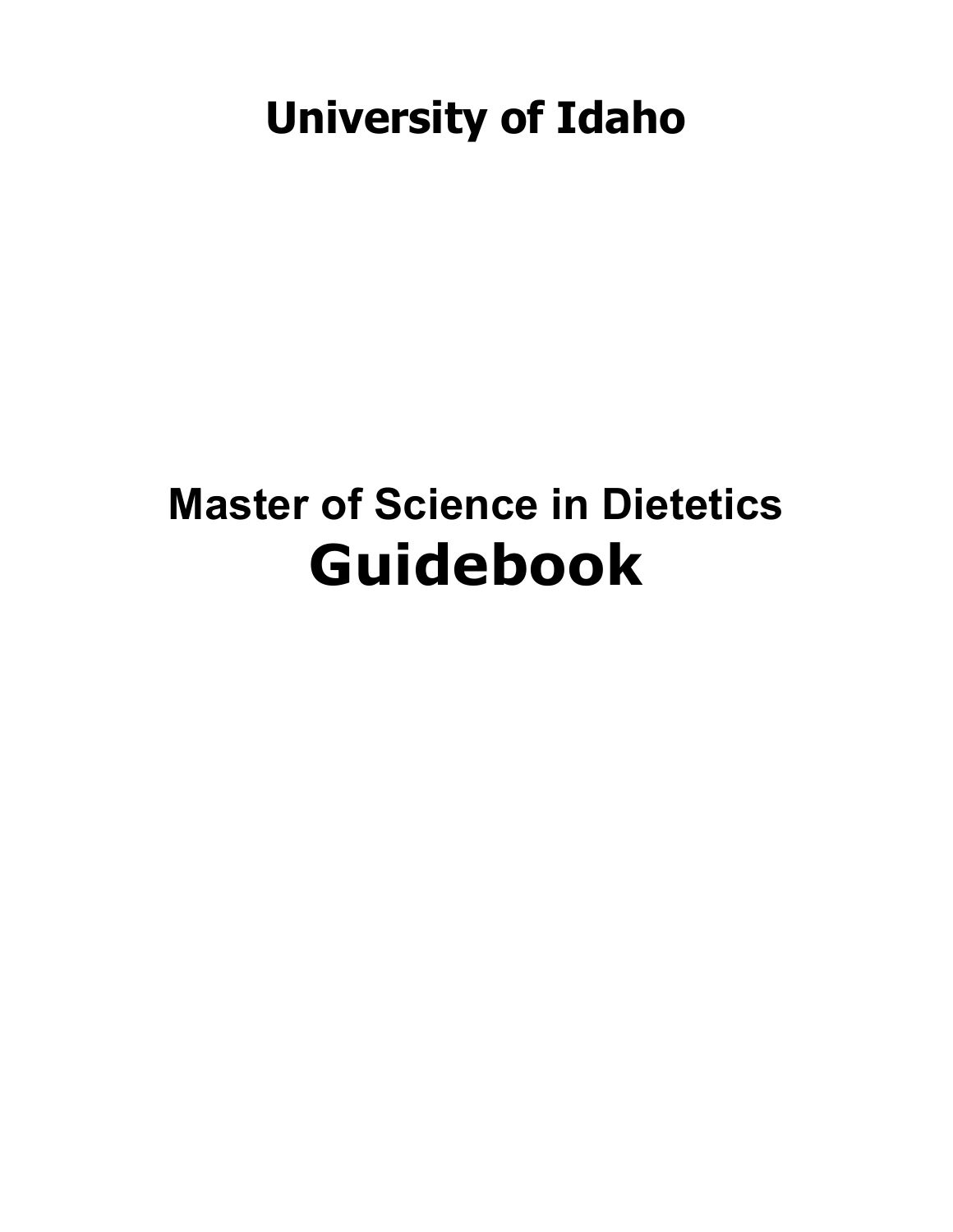| Contents                                                                 | Page      |
|--------------------------------------------------------------------------|-----------|
| Welcome                                                                  | 4         |
| History of the Program                                                   | 4         |
| Program Description                                                      | 4         |
| Mission                                                                  | 5         |
| University Mission                                                       | 5         |
| Program Mission                                                          | 5         |
| Program Philosophy, Goals, and Objectives                                | 5         |
| Program Philosophy                                                       | 5         |
| Program Goals                                                            | 5         |
| Program Objectives                                                       | 6         |
| General Information                                                      | 6         |
| Admission                                                                | 6         |
| Prerequisite Courses                                                     | 6         |
| <b>Completion of Prerequisites</b>                                       | 7         |
| Credit for Prior Learning                                                | 7         |
| Pre-Program Experience                                                   | 7         |
| Demonstrated Work Experience and Certifications                          | 7         |
| How to Apply                                                             | 7         |
| Curriculum                                                               | 8         |
| <b>Course Requirements</b>                                               | $\,$ $\,$ |
| Supervised Experiential Learning                                         | $\,8\,$   |
| Program Schedule                                                         | 9         |
| Program Completion Requirements                                          | 9         |
| <b>Student Responsibilities</b>                                          | 9         |
| Mutual Responsibility                                                    | 9         |
| Required Documentation by Student                                        | 10        |
| <b>Student Agreement for Participation</b>                               | 10        |
| Immunizations                                                            | 10        |
| SERVSAFE® Certification and Food Handler's Permit                        | 10        |
| Criminal Background Check                                                | 10        |
| Drug Testing                                                             | 10        |
| Insurance                                                                | 10        |
| Registration and Financial Obligations                                   | 10        |
| Registration                                                             | 10        |
| <b>Student Expenses</b>                                                  | 10        |
| <b>Student Support Services</b>                                          | 11        |
| Withdrawal and Refund of Tuition and Fees                                | 11        |
| Financial Aid                                                            | 11        |
| Housing                                                                  | 11        |
| Transportation                                                           | 11        |
| Professional Behavior Guidelines                                         | 12        |
| Lifestyle, Dress and Conduct                                             | 12        |
| Guidelines for Clinical, Community and Foodservice Management Facilities | 12        |
| Ethical Behavior in the Profession of Nutrition and Dietetics            | 13        |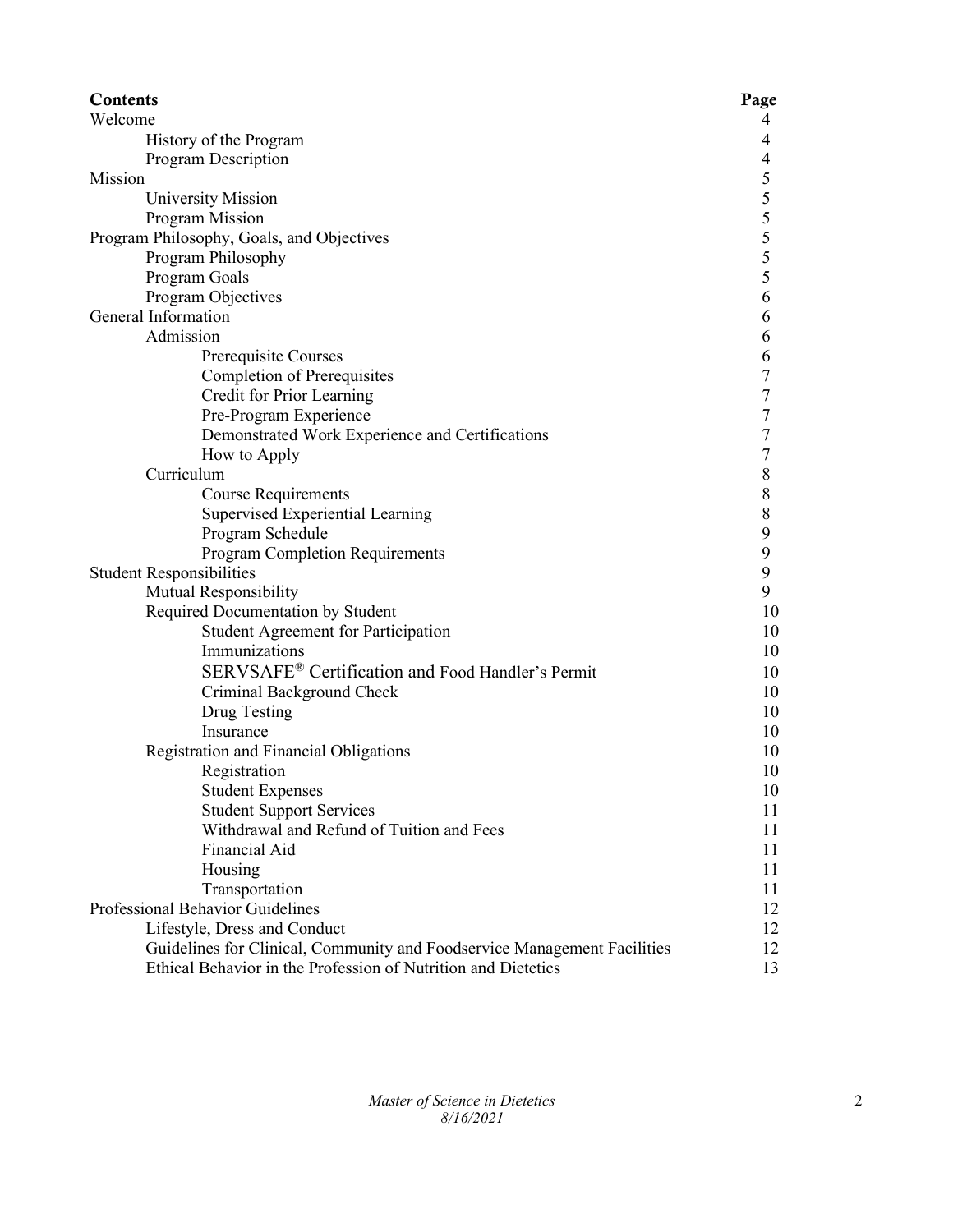| Policies                                                                          | 14 |
|-----------------------------------------------------------------------------------|----|
| <b>Student Rights</b>                                                             | 15 |
| Nondiscrimination Policy                                                          | 15 |
| Protection of Private Information                                                 | 15 |
| Grievance                                                                         | 15 |
| Assessment of Student Competence                                                  | 16 |
| Remedial Instruction                                                              | 16 |
| <b>Academic Policies</b>                                                          | 16 |
| <b>Student Accountability</b>                                                     | 16 |
| Attendance                                                                        | 16 |
| Illness or Injury                                                                 | 16 |
| <b>Classroom Courtesy</b>                                                         | 16 |
| <b>Course Assignments</b>                                                         | 17 |
| Late Assignments                                                                  | 17 |
| Missed Exams and Quizzes                                                          | 17 |
| <b>Student Travel</b>                                                             | 17 |
| Holidays and Vacation                                                             | 17 |
| Leaves of Absence                                                                 | 17 |
| <b>Outside Employment</b>                                                         | 18 |
| <b>Advancement Policy</b>                                                         | 18 |
| <b>Student Performance Monitoring</b>                                             | 18 |
| Criteria                                                                          | 18 |
| Discipline Policy                                                                 | 19 |
| Suspension/ Probation Status                                                      | 19 |
| Unprofessional or Unethical Behavior                                              | 19 |
| Academic Performance                                                              | 19 |
| Termination or Resignation                                                        | 20 |
| <b>Student Retention</b>                                                          | 20 |
| Timeframe for Completion                                                          | 20 |
| Professional Policies                                                             | 20 |
| Membership in the Academy and Attendance to Professional Meetings                 | 20 |
| <b>Graduation and Post-Graduate Policies</b>                                      | 21 |
| Graduation                                                                        | 21 |
| Job and Career Placement                                                          | 21 |
| Appendices                                                                        | 22 |
| Appendix A: Supervised Experiential Learning Hours Documentation                  | 23 |
| Appendix B: Student Agreement for Participation in Master of Science in Dietetics | 24 |
| Appendix C: Incident Report                                                       | 25 |
| Appendix D: Notification of Suspension/ Probationary Status                       | 26 |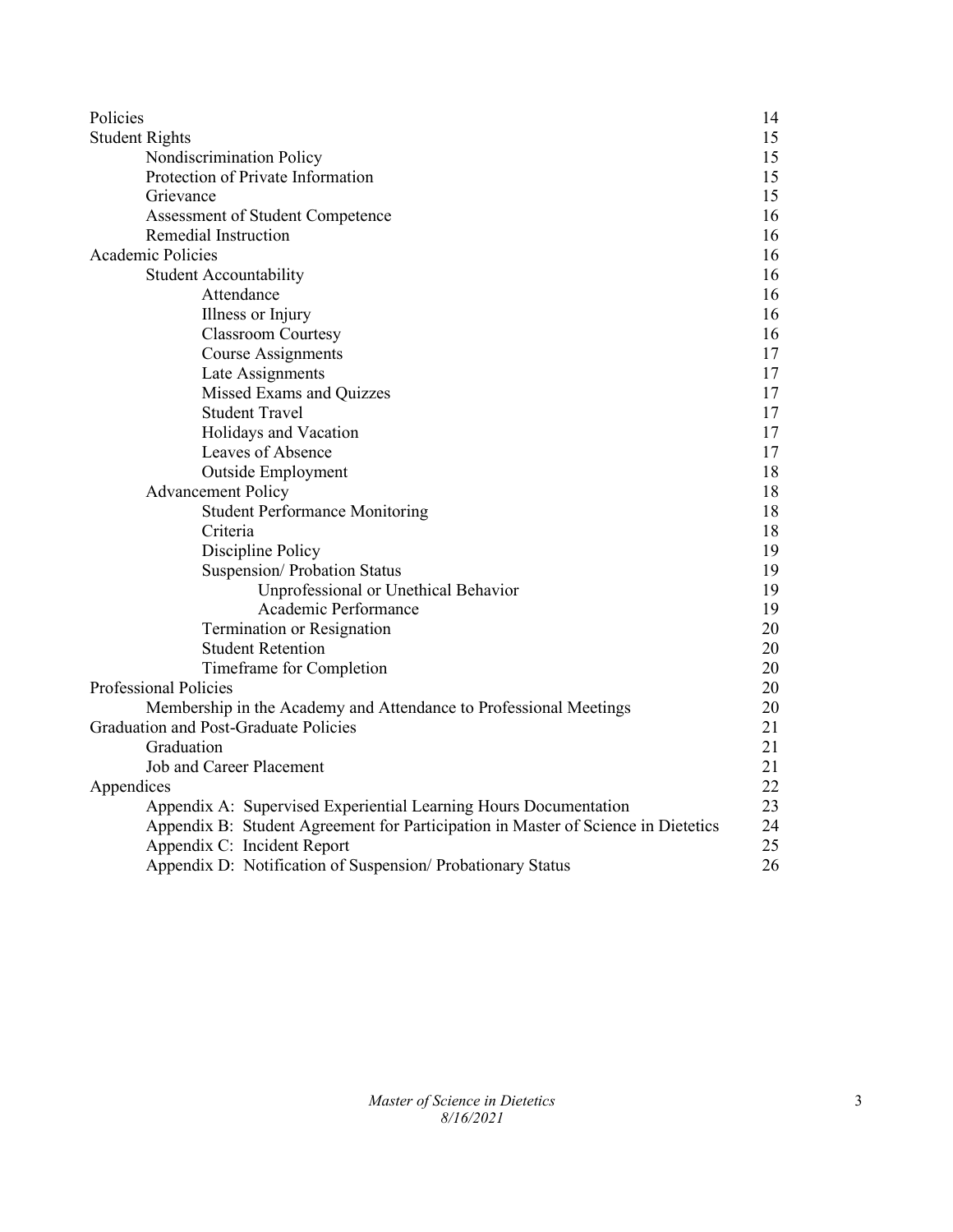### **WELCOME**

Welcome to the University of Idaho Master of Science in Dietetics! In this guidebook, you will find a wide range of topics written to inform you of the program history, mission, goals, and policies. The dietetics faculty welcome you!

### History of the Program

The Consortium Coordinated Program in Dietetics sponsored by Eastern Washington University (EWU) and University of Idaho (UI) admitted its first junior class in Fall of 1976 and received accreditation from The American Dietetic Association (ADA) in 1981. Both universities admitted eight students from their respective schools. The consortium was reaccredited in 1986, with another ADA site visit scheduled for April, 1991. Due to budget decreases, EWU withdrew its support for the consortium program in January, 1991. At that time, the College and the School offered their support for the continuation of the Coordinated Program in Dietetics (CPD) at UI. Documentation for developmental accreditation was submitted and approved for the UI CPD in 1991. The coordinated program received official accreditation in 1995 and was last accredited in 2018. As a result of the requirement that students complete both an accredited program and at least a master's degree to be eligible to sit for the CDR Credentialling exam for the Registered Dietitian Nutritionist, the program applied for and was granted candidacy on June 8, 2020 under the accreditation standards for graduate degree programs in nutrition and dietetics (FG) (Future Education Model) in 2020 by the:

Accreditation Council for Education in Nutrition and Dietetics of the Academy of Nutrition and Dietetics 120 South Riverside Plaza, Suite 2190 Chicago, IL 60606-6995

Tel: (800) 877-1600 ext. 5400 <http://www.eatrightpro.org/ACEND>

### Program Description

The Master of Science in Dietetics is based in Moscow, Idaho at the University of Idaho. The University is a publicly supported, comprehensive land-grant institution with principal responsibility in Idaho for performing research and granting the Doctor of Philosophy degree. The University is a member of the National Association of State Universities and Land-Grant Colleges and is accredited by the Northwest Commission on Colleges and Universities. About 12,000 students from all states and more than 90 foreign countries choose programs from a vast array of disciplines. There are more than 900 faculty members in teaching and research, and more than 2,000 staff and professional personnel. Moscow, the University's "hometown," is a thriving community of about 24,000 friendly people located in the northern part of the state about 90 miles southeast of Spokane, Washington.

The program accepts 18 students into each cohort. The program is full-time for two academic years (four semesters). Students spend the first three semesters completing coursework and supervised experiential learning in nutrition and dietetics at the University and in the community. Classes include engaging and interactive activities such as case studies, role-plays, and simulations. In addition, students complete group and individual projects. During the final semester, students complete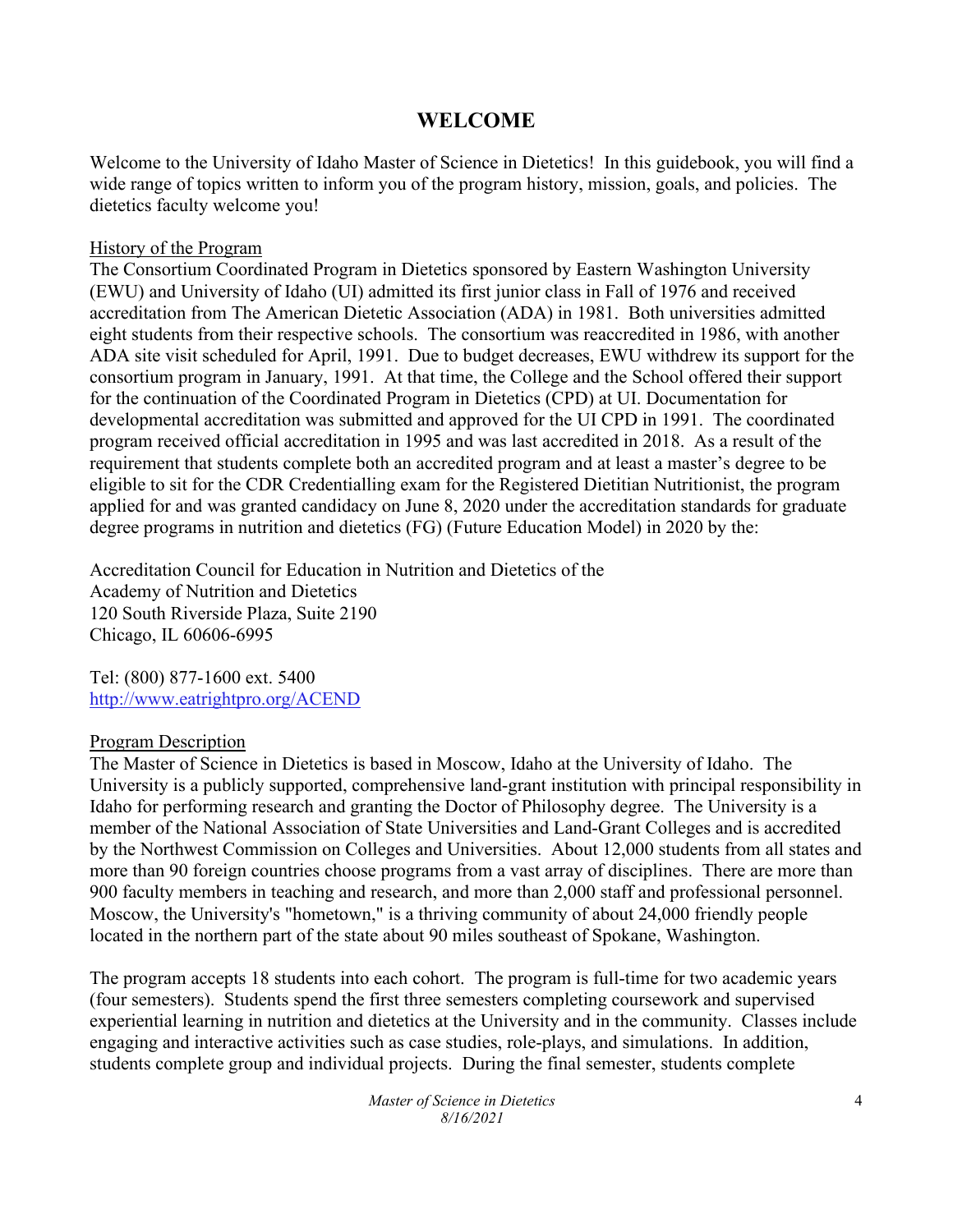supervised experiential learning in or near Moscow, Coeur d' Alene, or Boise (based on where students wish to live and work when they graduate). Students who are placed at supervised experiential learning sites in Coeur d' Alene (approximately 90 miles from Moscow) or Boise (approximately 300 miles from Moscow) will re-locate after the third semester. Throughout the program, faculty arrange supervised experiential learning opportunities in a professional setting with experienced preceptors in community nutrition, clinical dietetics, and food service management.

### **MISSION**

### University Mission

The University of Idaho shapes the future through innovative thinking, community engagement and transformative education.

The University of Idaho is the state's land grant research university. From this distinctive origin and identity comes our commitment to enhance the scientific, economic, social, legal and cultural assets of our state and to develop solutions for complex problems facing our society. We deliver focused excellence in teaching, research, outreach and engagement in a collaborative environment at our residential main campus in Moscow, regional centers, and extension offices and research facilities across Idaho. Consistent with the land-grant ideal, our outreach activities serve the state as well as strengthen our reaching, scholarly and creative capacities statewide.

Our educational offering seek to transform the lives of our students through engaged learning and selfreflection. Our teaching and learning includes undergraduate, graduate, professional and continuing education offered through face-to-face instruction, technology-enabled delivery and hands-on experience. Our educational programs continually strive for excellence and are enriched by the knowledge, collaboration, diversity and creativity of our faculty, students and staff.

### Program Mission

Through focused excellence in teaching and supervised experiential learning, the University of Idaho Masters of Science in Dietetics comprehensively prepares graduates for practice as a Registered Dietitian Nutritionists (RDN).

### **PROGRAM PHILOSOPHY, GOALS and OBJECTIVES**

### Program Philosophy

The philosophy of the University of Idaho Master of Science in Dietetics is to prepare decisive, knowledgeable, and highly skilled food and nutrition professionals capable of meeting the social, political, and technological challenges of society. Successful graduates will be effective communicators with various populations: patients, clients, consumers, employers, and professionals. They will be critical thinkers and knowledge seekers, networking with others in the task of life-long learning. Exposure to a variety of experiences in clinical dietetics, community nutrition, and foodservice management will provide students with opportunities to become creative and innovative leaders in the dietetic profession.

### Program Goals

*Master of Science in Dietetics 8/16/2021*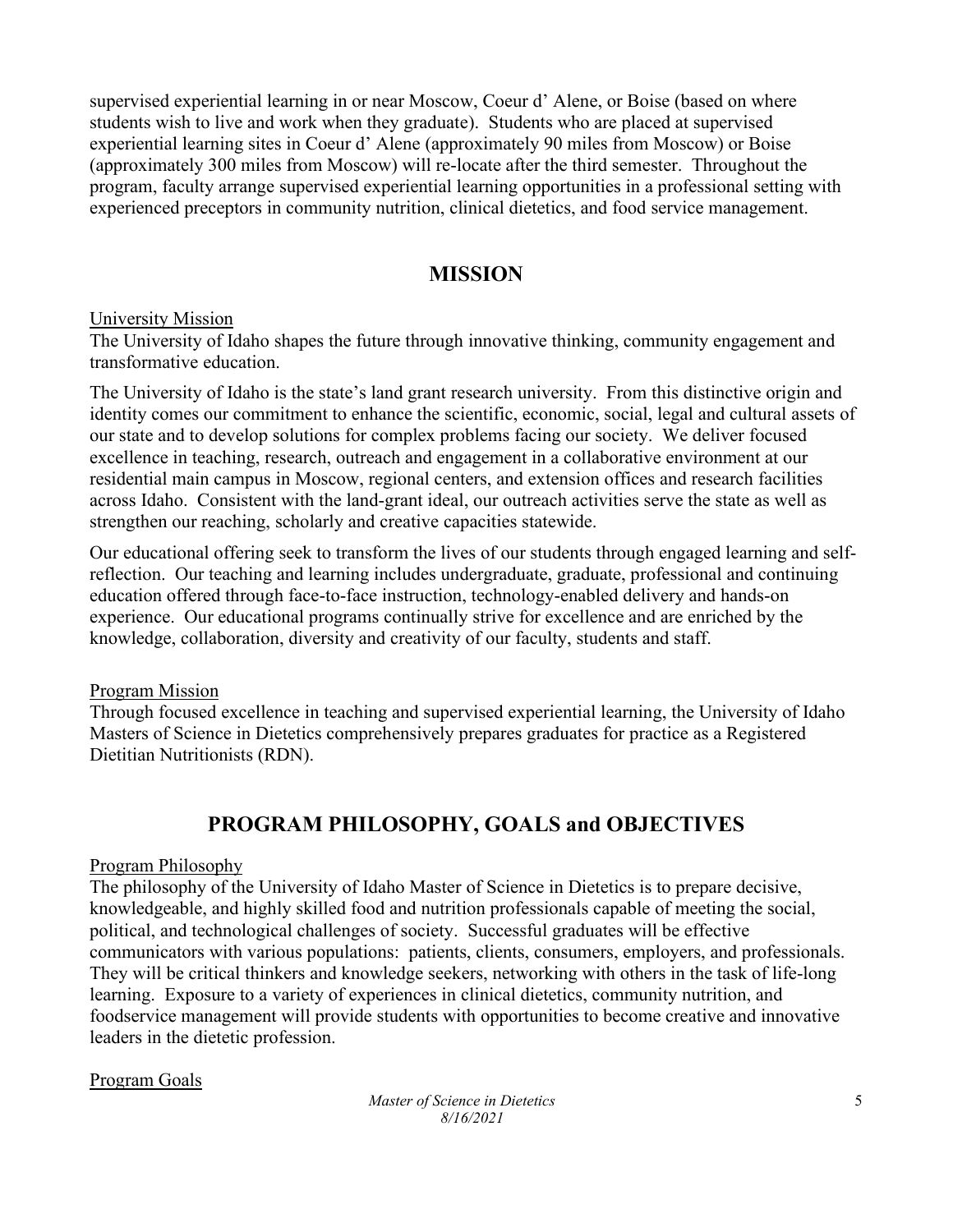**Goal 1-** Graduates will be prepared to successfully complete credentialing and licensing/ certifying.

**Goal 2-** Graduates will demonstrate high employability in the field of nutrition and dietetics.

### Program Objectives

Program objectives measure achievement of goals and provide a basis for program evaluation. Current program objectives are:

- 1. At least 80% of program graduates complete the program/degree requirements within 3 academic years (150% of the program length).
- 2. At least 90% of program graduates take the CDR credentialing exam for dietitian nutritionists within 12 months of program completion.
- 3. The program's one year pass rate (graduates who pass the registration exam within one year of first attempt) on the CDR credentialing exam for dietitian nutritionists is at least 80%.

4.At least 90% of graduates who have obtained the RDN credential will be licensed/certified within 12 months of program completion.

5. At least 80% of preceptors would theoretically be willing to employ the graduate.

6. Of graduates who seek employment, 80% are employed in nutrition and dietetics or related fields within 12 months of graduation.

7. At least 80% of employers will be "satisfied" when asked about employer satisfaction with graduate's preparation for entry-level practice.

Program objectives are measured for their effectiveness by:

- 1. analysis of registration examination scores
- 2. analysis of graduate surveys
- 3. analysis of preceptor surveys
- 4. analysis of employer surveys

Program outcomes data are available upon request.

### **GENERAL INFORMATION**

#### Admission

Applicants to the Master of Science in Dietetics must have earned a bachelor's degree or be part of the University of Idaho  $3 + 2$  program and have taken required pre-requisite courses before beginning the Master of Science in Dietetics.

*Prerequisite Courses* Human Anatomy Human Physiology Inorganic Chemistry Carbon Compounds or Organic Chemistry Biochemistry Introduction to Microbiology + Lab Introduction to Psychology

> *Master of Science in Dietetics 8/16/2021*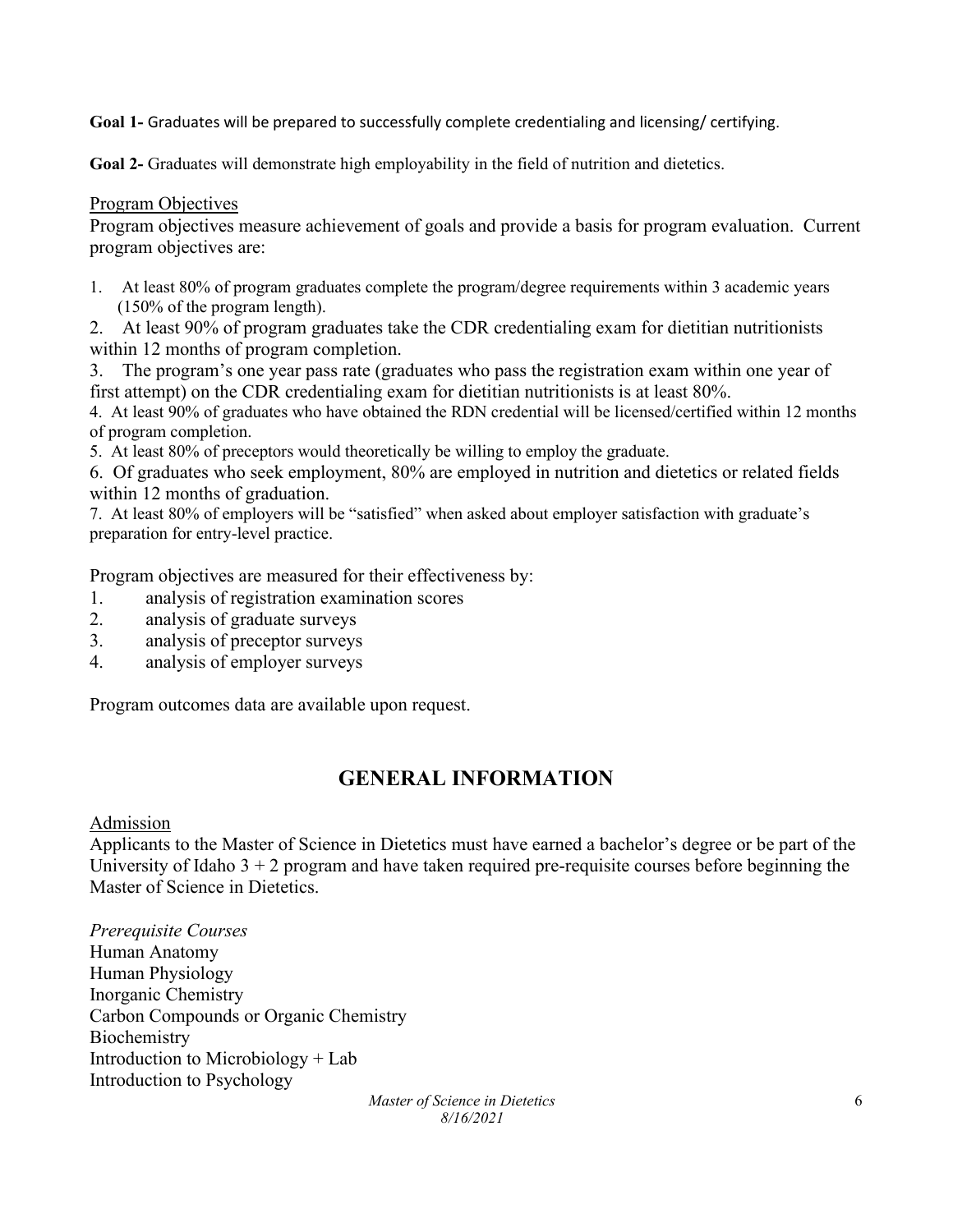Pre-Calculus Algebra Principles of Statistics Human Nutrition Advanced Nutrition or Macro and Micro Nutrient Metabolism Introductory Foods or Food Science with a lab Meal Management or equivalent

Students may be enrolled with up to fifteen credits of outstanding pre-requisite courses the semester they apply to the program and must demonstrate proof of enrollment in those courses in their application.

### *Completion of Prerequisites*

Required prerequisite courses need to be completed before beginning the program in the fall, but they do not need to be completed before applying to the program. The application is open through February 1. Therefore prerequisites may still be completed in the spring or summer before beginning the program in the fall.

### *Credit for Prior Learning*

Currently the Master of Science in Dietetics does not have a policy to award credit for prior learning for course work or supervised experiential learning.

### *Pre-Program Experience*

Approximately 10 hours of volunteer or employed time under the direction of a registered dietitian nutritionist in a foodservice facility, a hospital, long term care facility, a health department, extension agency, or other location are highly recommended for admittance to the program. This experience provides insight into the field of dietetics and opportunity for the student to assess the appropriateness of this career for him or her.

### *Demonstrated Work Experience and Certifications*

Work experience in foods, nutrition or medical occupations is desirable. In addition, any certifications in foods, nutrition or medical occupations (such as a food handler's permit, SERVSAFE® manager certification or CNA) is also helpful.

### *How to apply*

Apply through the University Of Idaho College Of Graduate Studies: <https://www.uidaho.edu/admissions/graduate>

To begin Fall Semester, the application closes February 1<sup>st</sup>. Required application components include:

- Resume or Curriculum Vitae
- Statement of Purpose
- Transcripts
	- o Submit transcripts from all colleges and universities attended that contributed to the baccalaureate degree as well as transcripts documenting completion of the prerequisite courses. If prerequisite courses have not been completed at the application deadline,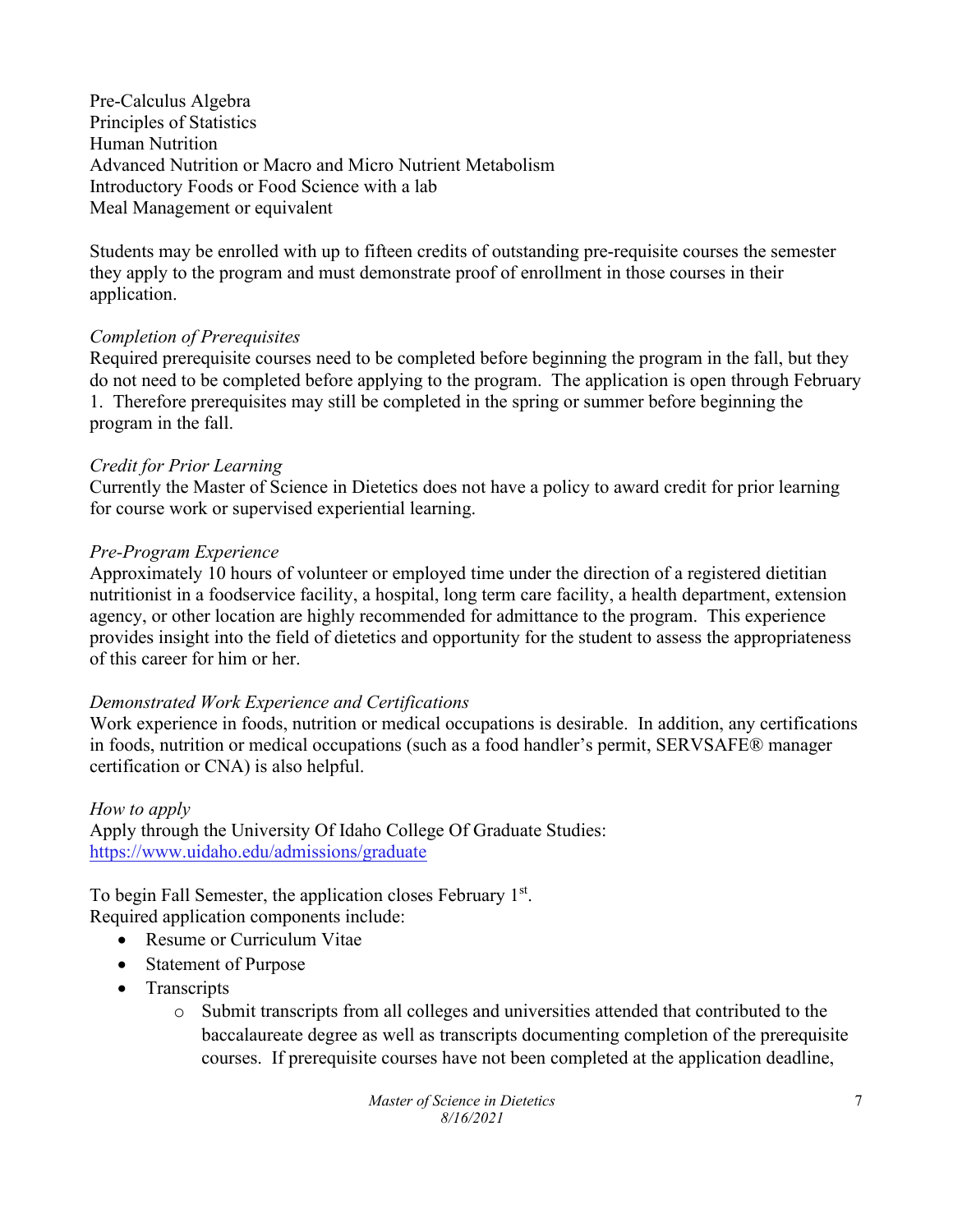students may demonstrate their enrollment in up to fifteen credits by uploading a screenshot from the college/ university website that demonstrates enrollment in the course(s). International students must submit a foreign degree equivalency statement from an approved professional credential evaluation service.

- Letters of Recommendation
	- o Applicants need three letters of recommendation. At least one reference should be a non-University of Idaho faculty member. At least one reference should be a supervisor or manager. The third reference can be either a supervisor/ manager or a non-University of Idaho faculty member.
- 3.0 on a 4.0 scale overall GPA in undergraduate degree
- TOEFL/IELTS (International Students Only)
	- o All international applicants must submit an acceptable, official Test of English as a Foreign Language (TOEFL) score. The minimum score accepted is 79/6.5
		- International students do not need to submit a TOEFL/IELTS score, if:
			- English is an official/native language.
- Interview

### Curriculum

Courses in the curriculum are designed to be taken in sequence, since learning objectives and concepts build upon preceding coursework. Students are required to take all program courses as scheduled within the two academic years.

*Course Requirements*  Quantity Food Production and Equipment and Lab Helping Skills in Dietetics Community Nutrition or Health Promotion Nutrition in the Life Cycle Nutrition Education in the Life Cycle Introduction to Clinical Dietetics Introduction to Clinical Nutrition Lab Research Methods in Food and Nutrition or Design and Analysis of Research Nutrition and Dietetics Professional Skills Nutrition Therapy and Disease Management and Leadership in Dietetics Applied Community Nutrition Applied Clinical Dietetics Applied Food and Nutrition Management Graduate Seminar Non-Thesis Requirement

*Supervised Experiential Learning* 

Program faculty members decide the placement of students for supervised experiential learning sites. **Students do not arrange their own supervised experiential learning hours.**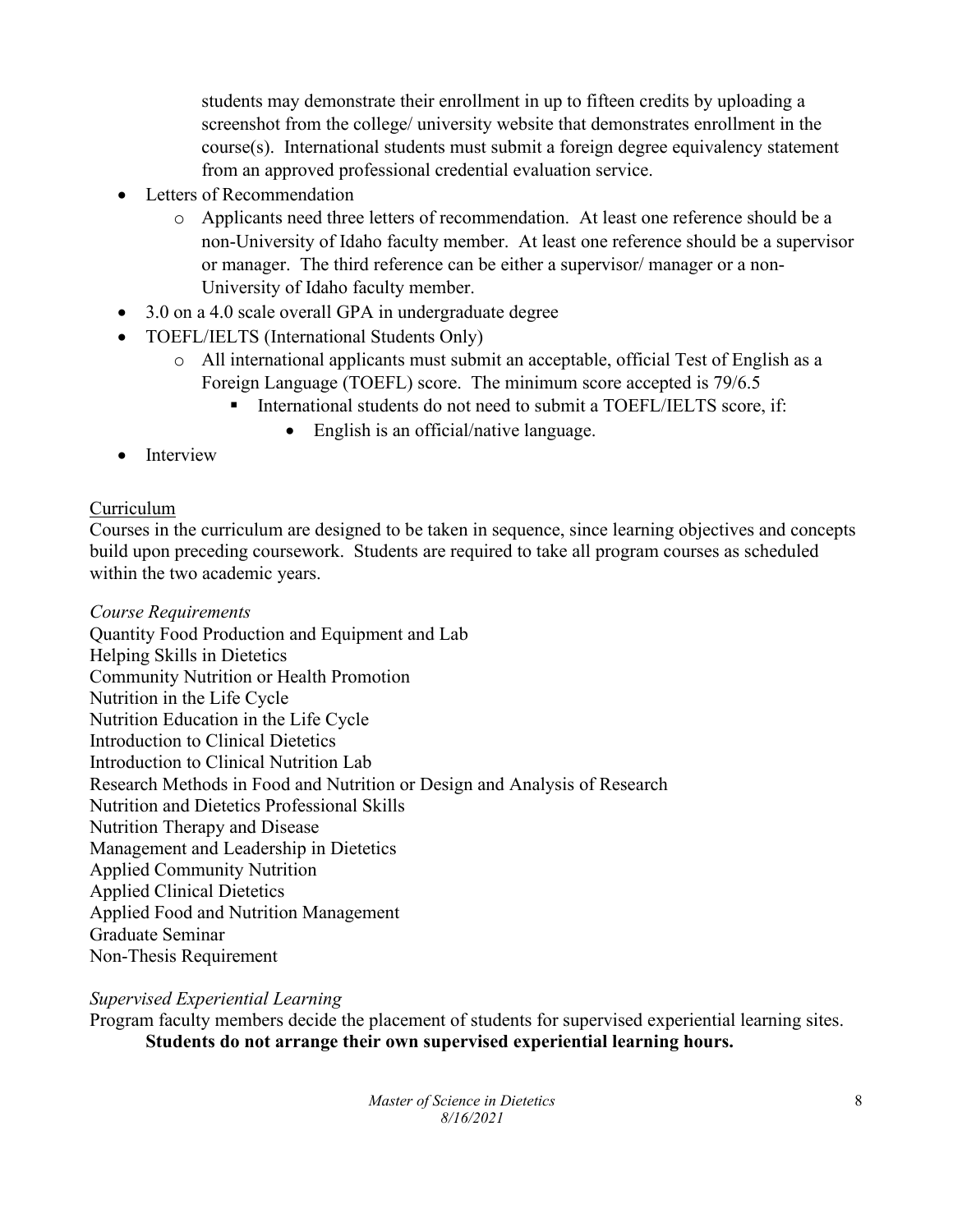A number of policies apply to supervise experiential learning:

- During the fall semester of the second year, each student will complete a minimum rotation of 240 hours of supervised experiential learning in a community nutrition practice setting. The work hours and schedule are to be determined by the preceptor and the instructor.
- During the spring semester of the second year, each student will complete a minimum rotation of 320 hours of supervised experiential learning each in the areas of clinical dietetics and food and nutrition management. The work hours and schedule are to be determined by the preceptor and instructor.
- The assigned schedule may vary each week, but students will be prepared to work the assigned shift, early or late, and the assigned days, including weekends.
- As a professional, no time clock is punched. Students remain on the job for time required to complete assigned responsibilities for the day.
- Students doing supervised experiential learning hours must not be used to replace employees.
- Students may not be paid for work completed during supervised experiential learning hours.
- Students will not be allowed to alter hours to meet vacation needs. Any changes in the originally approved schedule must be approved in advance from the instructor and preceptor.
- Students will complete a supervised experiential learning hour documentation for all supervised practice activities (professional work setting, simulation, case studies, or roll playing) throughout each course and submit the form to the instructor at the end of the semester (Appendix A).
- The final grades for Applied Community Nutrition, Applied Clinical Dietetics, and Applied Food and Nutrition Management are mutually determined by consultation of university faculty and facility preceptors.

### *Program Schedule*

The program is completed in two academic years which includes four semesters. No course work or supervised experiential learning is scheduled during the summer. The fall, winter and spring breaks follow the academic calendar [\(http://www.uidaho.edu/events/academic-calender\)](http://www.uidaho.edu/events/academic-calender)

### *Program Completion Requirements*

- At least an 80% in each course required.
- 80% score or higher on final comprehensive exam
- Completion of competency-based assessments at required targets

### **STUDENT RESPONSIBILITIES**

### Mutual Responsibility

Acceptance of a student for enrollment in the Master of Dietetics constitutes an agreement of mutual responsibility. The student's part of this agreement is to accept and respect established program policies and rules, Academy's Code of Ethics, the regulations of the University of Idaho, and to act responsibly and in a manner appropriate to these regulations and policies. As part of this mutual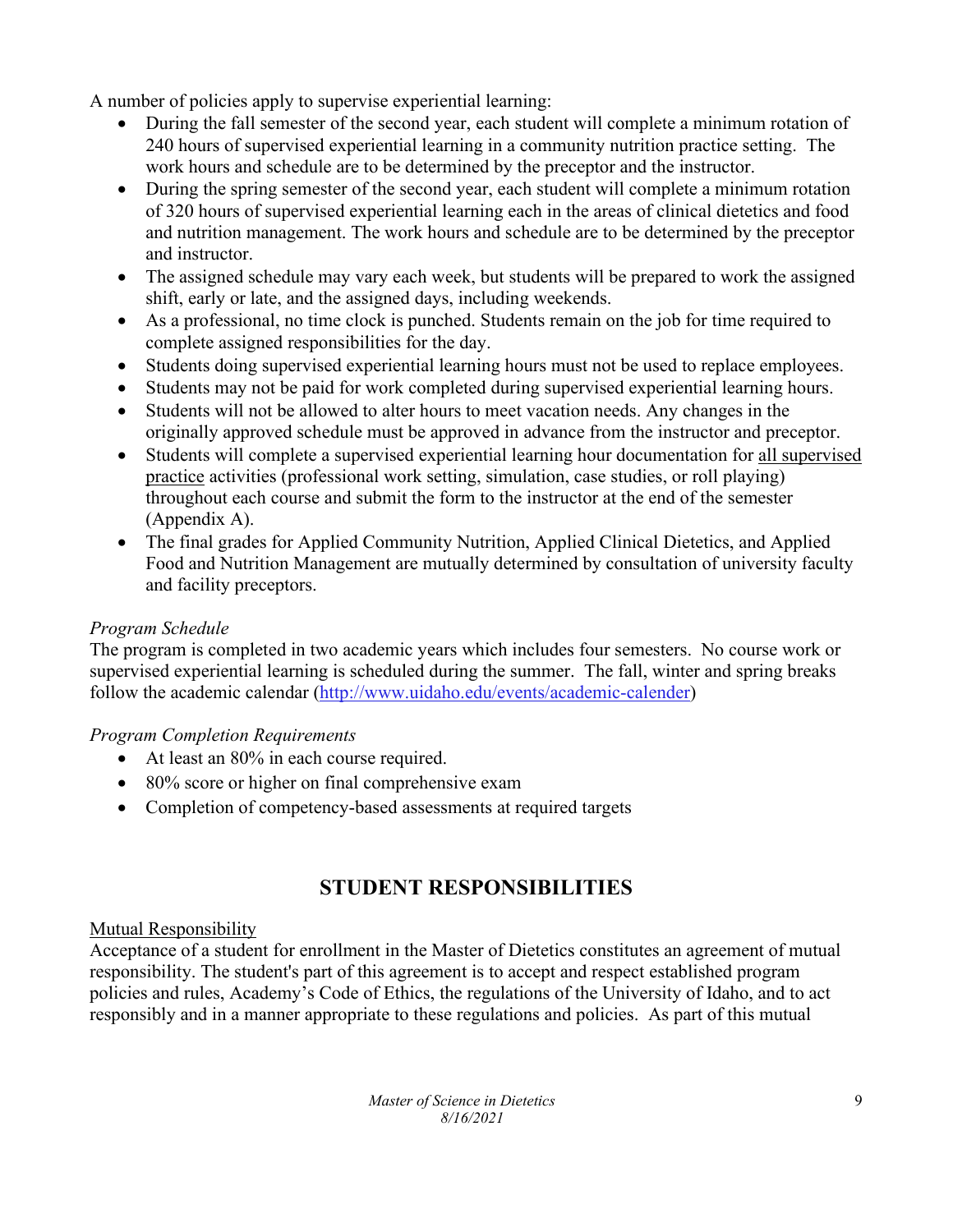responsibility agreement, faculty members and preceptors also agree to carry out their commitment to higher education and to provide students high quality instruction and experiences.

### Required Documentation by Student

### *Student Agreement for Participation*

Before beginning the program, students must complete an agreement for participation (Appendix B-Student Agreement for Participation in the Master of Science in Dietetics). This form verifies the student has received and agrees to abide by the policies of the program.

### *Immunizations*

Facilities require students to be up to date on their immunizations, including seasonal flu vaccination, and free of TB. Verification of annual TB test and current immunizations are required. All costs associated with tests and immunizations are the responsibility of the student. Documentation must be provided to the program director prior to beginning the program and an updated TB test and record of season flu vaccination must be provided to the program director prior to beginning the final (fourth) semester.

### *SERVSAFE® Certification and Food Handler's Permit*

Facilities require students to be SERVSAFE® certified and to also hold a food handler's permit. All costs associated with the SERVSAFE® Certification and Food Handler's Permit are the responsibility of the student. Opportunities to obtain this certification and permit(s) will be offered at the beginning of the program.

### *Criminal Background Check*

You must have a yearly criminal background check before being allowed to participate in any supervised experiential learning outside of the classroom setting. All costs associated with all background checks are the responsibility of the student. Details on how to obtain a background check will be provided yearly by the program director. In addition, facilities may require a facility-specific criminal background check.

### *Drug Testing*

The program and/or facilities may require students to submit to a drug test. Costs associated with drug testing are the responsibility of the student. Failure to pass a drug test will result in an incident report and may lead to probation/ suspension or termination.

### *Insurance*

Each student is responsible for purchasing his/her own insurance (auto, health, and accident). Health insurance may be purchased through the University Student Health Insurance Program. Students are not covered by Worker's Compensation in any facility, including the University of Idaho, and are therefore liable for injury or illness while in a facility for supervised practice. In the instance of injury or illness while in a facility for supervised practice, the student must contact the preceptor, the instructor, and the program director.

Facilities require that all students have professional liability insurance. The University of Idaho provides Professional Liability for students. No premium is charged to students for this coverage.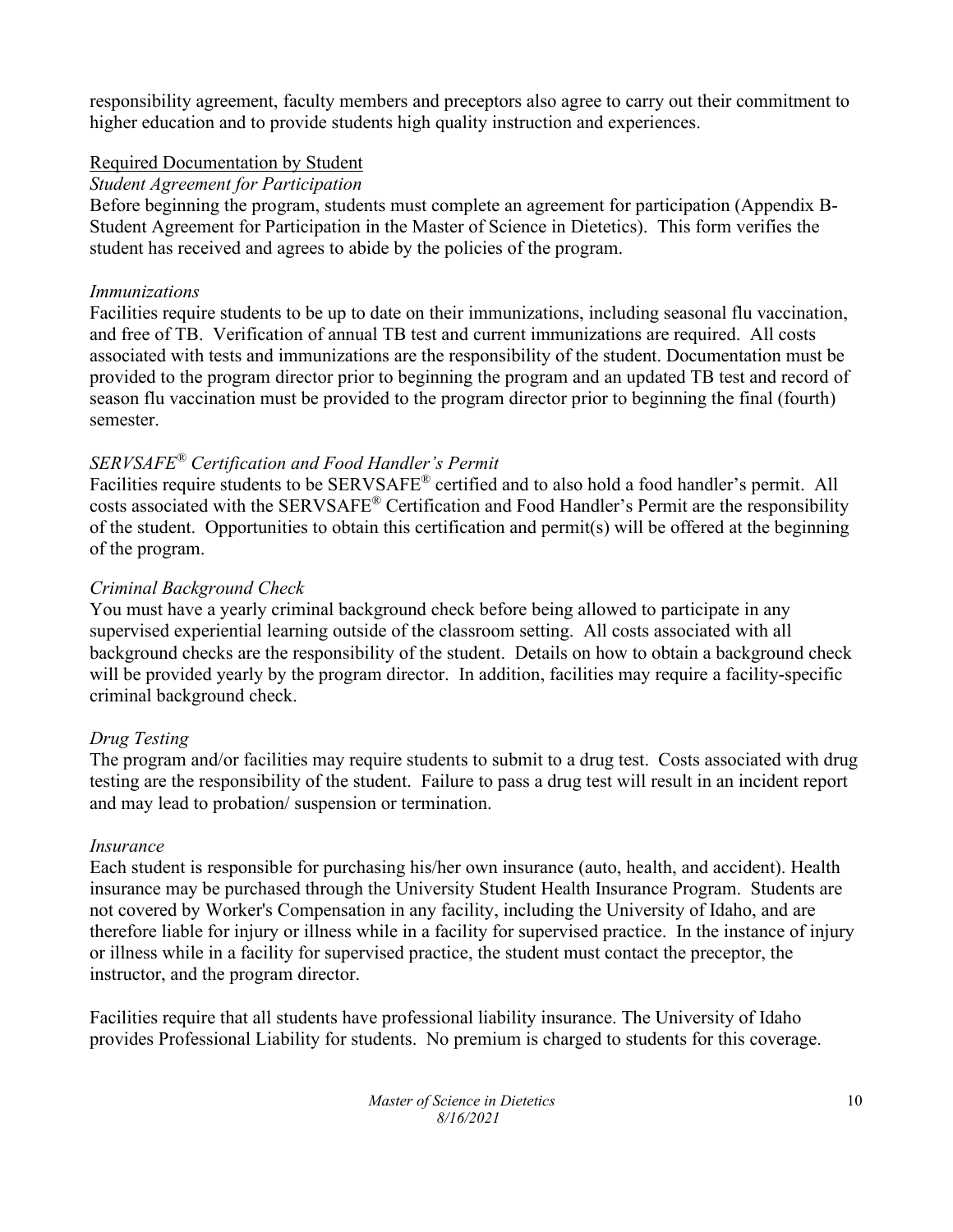### Registration and Financial Obligations

### *Registration*

After consulting with an advisor, students are solely responsible for registering for classes.

### *Student Expense*

Students pay the regular tuition and fees required at the university. Books and supplies, lab coats, shoes, professional attire, nametags, membership to the Academy of Nutrition and Dietetics, attendance to a state-wide meeting, travel to/from meetings and supervised experiential sites, immunizations, certifications, food hander's permits, back ground checks, health, accident, and auto insurance are additional expenses. Field trips may be scheduled periodically, for which the student will be responsible for transportation and per diem costs. Students are required to have a laptop computer or tablet to use both in the classrooms and in their supervised experiential learning facilities in order to access Bblearn, read and create documents, develop presentations, and more. Additional information is at<https://www.uidaho.edu/financial-aid/cost-of-attendance>

### *Student Support Services*

Students are eligible for the following services and activities: health clinic, campus dietitian, a psychiatrist, the counselling and testing center, Vandal Health Education, tutoring, library use privileges, student recreation center, admission at a student rate to athletic and other universitysponsored public events.

### *Withdrawal and Refund of Tuition and Fees*

The Office of the Registrar provides current information regarding withdrawal. For information visit: <https://www.uidaho.edu/registrar/registration/withdraw>

The Office of Student Accounts and Cashier's Office provides current information on the refund of tuition and fees. For information visit:

[https://www.uidaho.edu/current-students/student-accounts/tuition-and-fees-late-fees-refunds/tuition](https://www.uidaho.edu/current-students/student-accounts/tuition-and-fees-late-fees-refunds/tuition-and-fee-refunds)[and-fee-refunds](https://www.uidaho.edu/current-students/student-accounts/tuition-and-fees-late-fees-refunds/tuition-and-fee-refunds)

### *Financial Aid*

University of Idaho and federal financial aid can be received in the form of scholarships, loans, grants, and/or student employment. More information about the different types of financial aid is available from the Office of Student Financial Aid or at their web site [www.uidaho.edu/financialaid.](http://www.uidaho.edu/financialaid) Additional assistance is also available from the State of Idaho in the form of scholarships and can be found at [https://boardofed.idaho.gov/scholarship/scholarship\\_jump.asp.](https://boardofed.idaho.gov/scholarship/scholarship_jump.asp) To be considered for all types of financial aid, including scholarships, new students should complete the UI application for admission and the Free Application for Federal Student Aid (FAFSA) by the December 1 priority date. Students who are continuing at the University just need to complete the FAFSA by December 1. Students receiving financial assistance must make academic progress toward their degree to keep their financial aid. Requirements to maintain eligibility for financial aid can be found at [www.uidaho.edu/financialaid/applyingforaid/keepingyourfinancialaid.](http://www.uidaho.edu/financialaid/applyingforaid/keepingyourfinancialaid) Scholarships are also available through the Academy of Nutrition and Dietetics.

### *Housing*

Students are responsible for their own housing. University Housing at the University of Idaho offers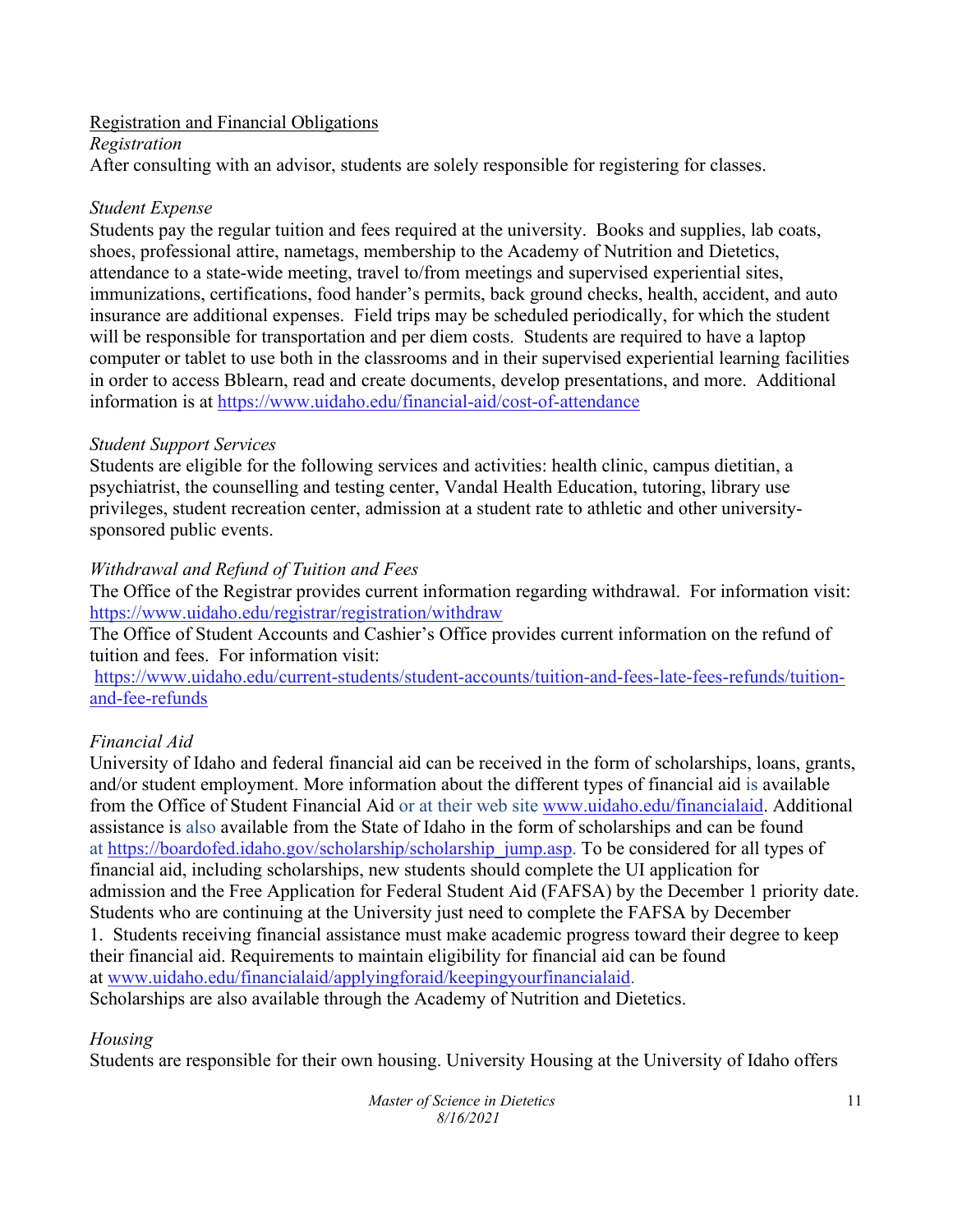on-campus residence halls and apartment living options for students at all levels. For more information, visit the university housing website [www.uidaho.edu/universityhousing](http://www.uidaho.edu/universityhousing)

Additional housing is available in Moscow and the surrounding area. Information sources for offcampus housing is available at<http://www.uidaho.edu/admissions/why-ui/housing/apartment-options>

### *Transportation*

Students are responsible for transportation to supervised experiential learning facilities, meetings, and special assignments. A reliable vehicle is necessary. Students are liable for their own safety in travel to and from assigned areas.

### **PROFESSIONAL BEHAVIOR GUIDELINES**

### Lifestyle, Dress and Conduct

Students have the opportunity to set a good example to their patients and clients by leading a healthy lifestyle. Dietetic students not only study appropriate nutrition, exercise, and rest habits, but should practice them as well.

Because dietetics students present a particular image to the patient, a neat, professional appearance is very important. In some situations, certain attire is recommended or required. For example, students may be required to wear clean and pressed lab coats. Check with the preceptors at each facility for specific requirements for dress and conduct.

Nametags should be worn when in the facilities. Whenever in a foodservice area, a hair restraint must be worn with hair worn off the shoulders and securely pinned away from the face. Students should wear a hairnet or cap in these locations if required by the facility. In foodservice areas and laboratories, enclosed leather slip-resistant shoes are required.

Avoid wearing nail polish or perfume/cologne in foodservice or clinical areas. The smell of cigarette or cigar smoke can be very offensive to patients and clients; therefore, one should refrain from smoking. Only one pair of non-dangling, non-obtrusive earrings can be worn in clinical, community or foodservice facilities. Tattoos and body piercing should be attempted to be covered during any lab or supervised experiential learning. Facial piercings, such as a nose ring, should be removed during any supervised experiential learning.

Professional dress is expected for class presentations, tours, field trips, guest speakers, health fairs, and professional meetings or anytime you are representing the program. Because you will work in professional settings, your best guideline is conservative dress. Students need to avoid wearing leggings, jeans, tank tops, flip-flops, open-toed shoes, tight-fitting clothes, extremes in fashion, or clothes revealing cleavage or torso. Always wear appropriate undergarments. Professional attire for women includes knee length skirts and dresses and/or casual professional slacks coordinated with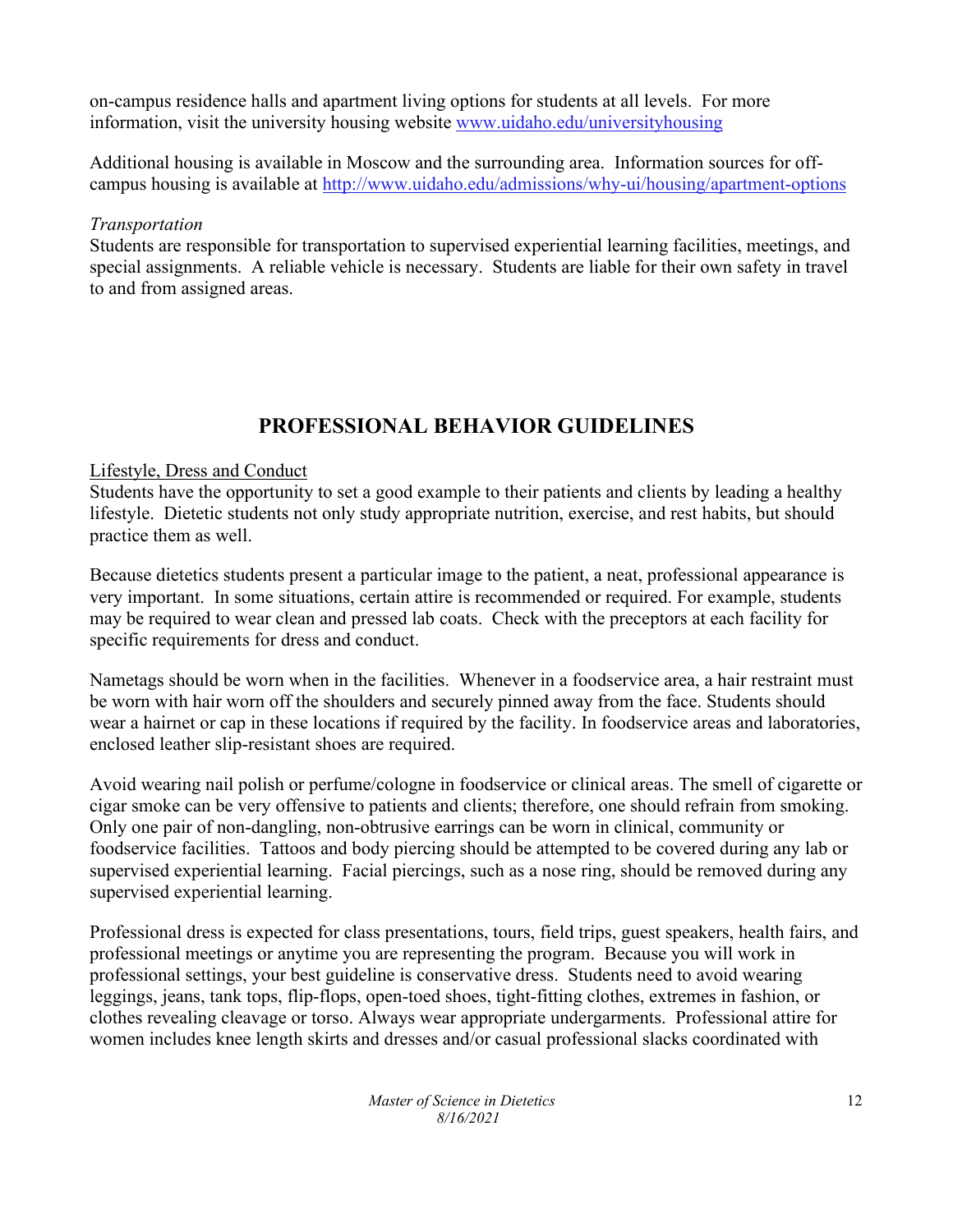appropriate top and/or jacket. Professional attire for men includes casual professional slacks, shirt and tie.

Guidelines for Clinical, Community and Foodservice Management Facilities

- Do not chew gum or use tobacco, alcohol, or drugs while in clinical facilities.
- All supervised experiential learning-related materials and information are confidential. Do not discuss any patient or client information in any public place, especially elevators, lounges, or cafeteria. Use only initials when referring to patients or clients in written case studies, reports, or log books. Do not repeat gossip or discuss personality conflicts with co-workers. All information obtained through patient assessment and clinical rounds is to remain strictly confidential. Sharing of information with instructor, preceptor, or appropriate health professional should only be done in an appropriate location and not in a public area.
- Microorganisms are more prevalent in the hospital; therefore, avoid mouth contact with hands, pencils, etc.
- Telephones in the clinical facilities are for business purposes ONLY. Cell phones are to be turned off during supervised experiential learning hours.
- Conversation should be kept at a minimum and at a discreet volume while moving through hallways and patient areas within a clinical facility.
- Arrive at the supervised experiential learning facility before the stated time to start work. This allows time to be prepared for your assignment. Be sure that the preceptor knows your general whereabouts when in the facility. *It is the student's responsibility to contact the facility and the instructor and director if unable to arrive as scheduled, due to illness or injury.*
- Attendance for supervised experiential learning hours meet the minimum accreditation requirements. If clinical clock hours are missed at any time, the student must complete those hours at another arranged time. Extra hours accumulated from additional class experiences or assignments cannot be used to replace "missed" supervised experiential learning hours.
- As a professional courtesy, instructors and preceptors are to be addressed by their appropriate title (Doctor, Professor, Miss, Ms., Mrs., or Mr.).

### Ethical Behavior in the Profession of Dietetics

As a professional accredited program, it is our obligation and responsibility to adopt a code of ethics. The Code of Ethics established by the Academy of Nutrition and Dietetics (previously known as the American Dietetic Association or ADA) and the Commission on Dietetic Registration is to be upheld by all members. As student members of the Academy of Nutrition and Dietetics, are to also uphold the Code of Ethics <https://www.eatrightpro.org/practice/code-of-ethics/what-is-the-code-of-ethics>.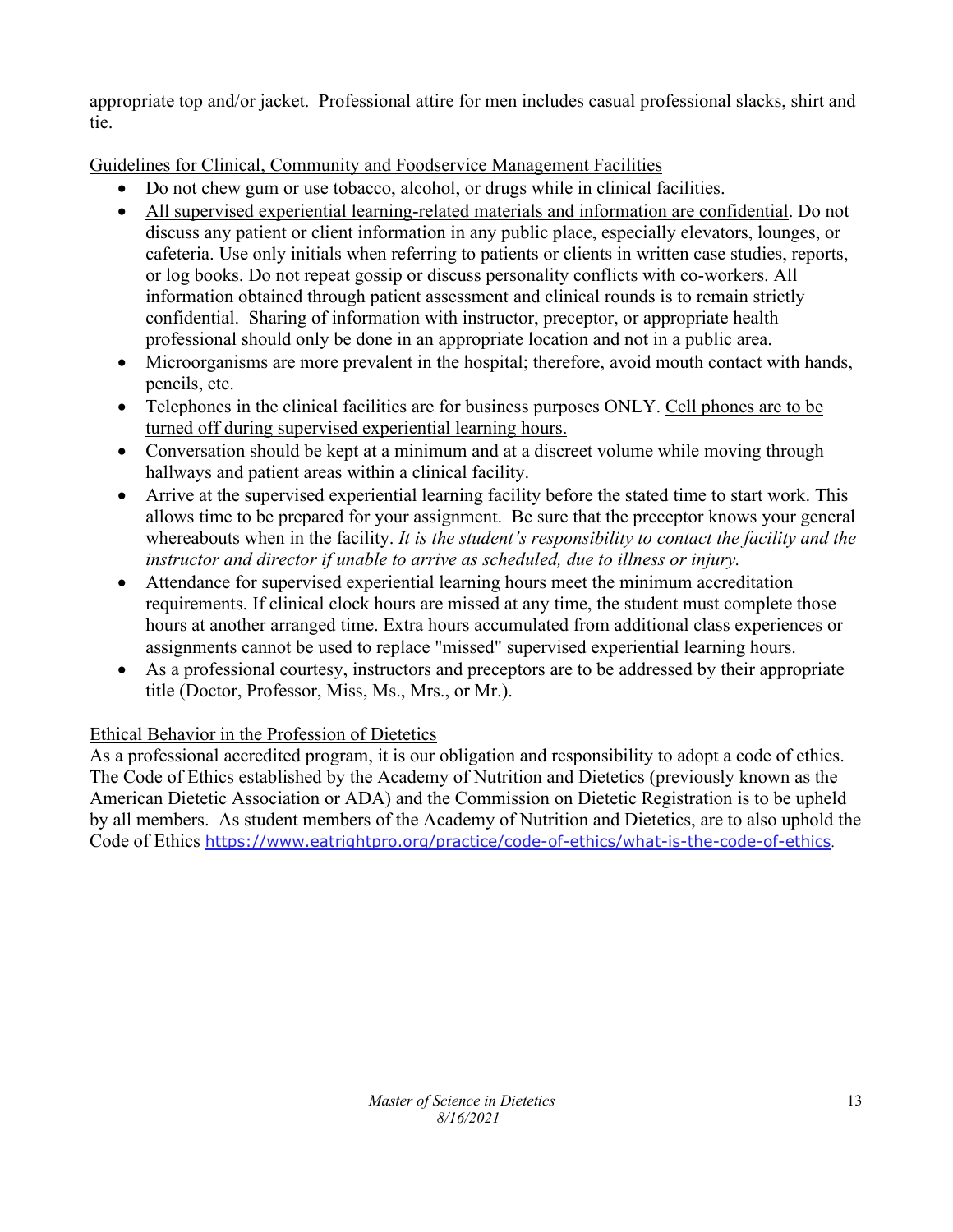# **POLICIES**

### **Master of Science in Dietetics**

*Master of Science in Dietetics 8/16/2021*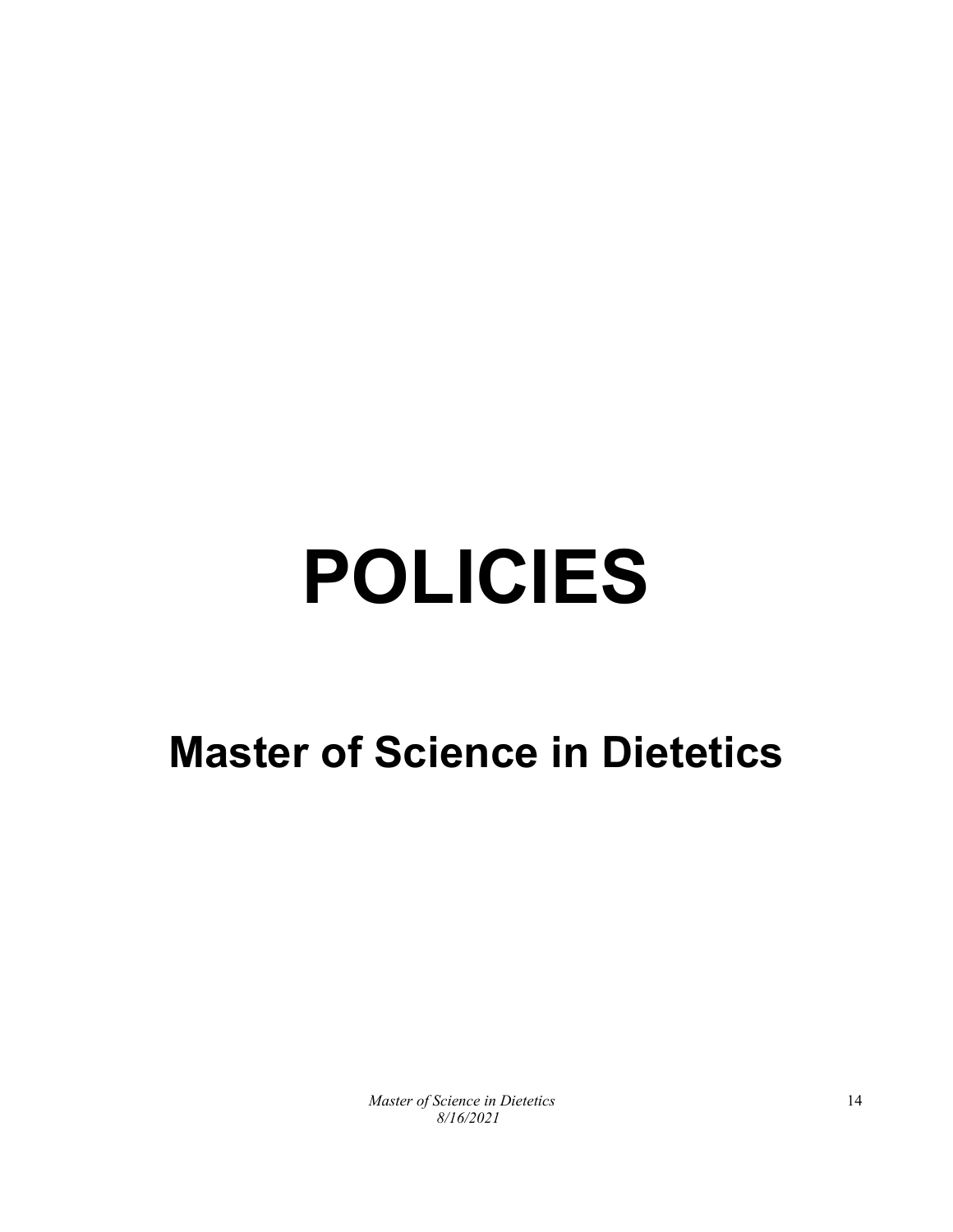### **STUDENT RIGHTS**

### Nondiscrimination Policy

The program follow's all Federal, State, and University policies related to nondiscrimination. <https://www.uidaho.edu/ocri/policy-procedure/nondiscrimination-policy>Questions or concerns about the content and application of these laws, regulations or University policy may be directed to the Director of the Office of Civil Rights & Investigations (885-4285); Coordinate of Disability Support Services (885-6307); Idaho Commission on Human Rights (208-334-2873); Regional Office for Civil Rights, U.S. Department of Education in Seattle (206-220-7900); Equal Employment Opportunity Commission, Seattle District Office (206-220-6883); or Seattle Regional Office of Federal Contract Compliance Programs, U.S. Department of Labor (206-398-8000).

### Protection of Private Information

The program follows all Federal (Family Educational Rights and Privacy Act or FERPA), State (Idaho Public Records Law), and University Policies in protecting student information, including information used for identifying students in distance learning.

Upon request, a student may view his/her personal file in the presence of the program director. Student files are kept in a secured location in the director's office.

### Grievance

- If a student deems a grade is unfair, he/she may first discuss the issue with the instructor. Second, he/she may appeal through the appropriate departmental administrator, then the college dean, and finally to the Academic Hearing Board.
- If a student has a grievance about a course, he/she is advised to discuss the issue first with the Instructor. If the issue is not resolved, the student should discuss the issue with the program director. If the issue is still not resolved, the student may discuss the issue with the Director of the Margaret Ritchie School of Family and Consumer Sciences (FCS). Finally, the student may discuss the issue with the Dean of College of Agricultural and Life Sciences.
- If a student or preceptor has a complaint about the program, he/she may discuss the issue in confidence with the program director. If that is not appropriate he/she may discuss the issue with the Director of FCS and be assured of confidentiality. The program director (and/or Director of FCS) will document the complaint and resolution of complaint and keep the document on file for a period of seven years to allow for inspection during on-site evaluation visits by ACEND.
- If a student, preceptor, or other has a complaint related to program noncompliance with ACEND accreditation standards they should address the 1) Instructor (if applicable), 2) Program Director, 3) Director of FCS, and 4) Dean of College. The complaint will be documented along with resolution of the complaint and kept on file for a period of seven years to allow for inspection during on-site evaluation visits by ACEND. Students, preceptors, and others are advised to submit complaints directly to ACEND only after all other options with the program and institution have been exhausted. ACEND can be reached at: 120 South Riverside Plaza, Suite 2190, Chicago, IL 60606-6995, (312) 899-0040 ext. 5400, <http://www.eatrightpro.org/ACEND>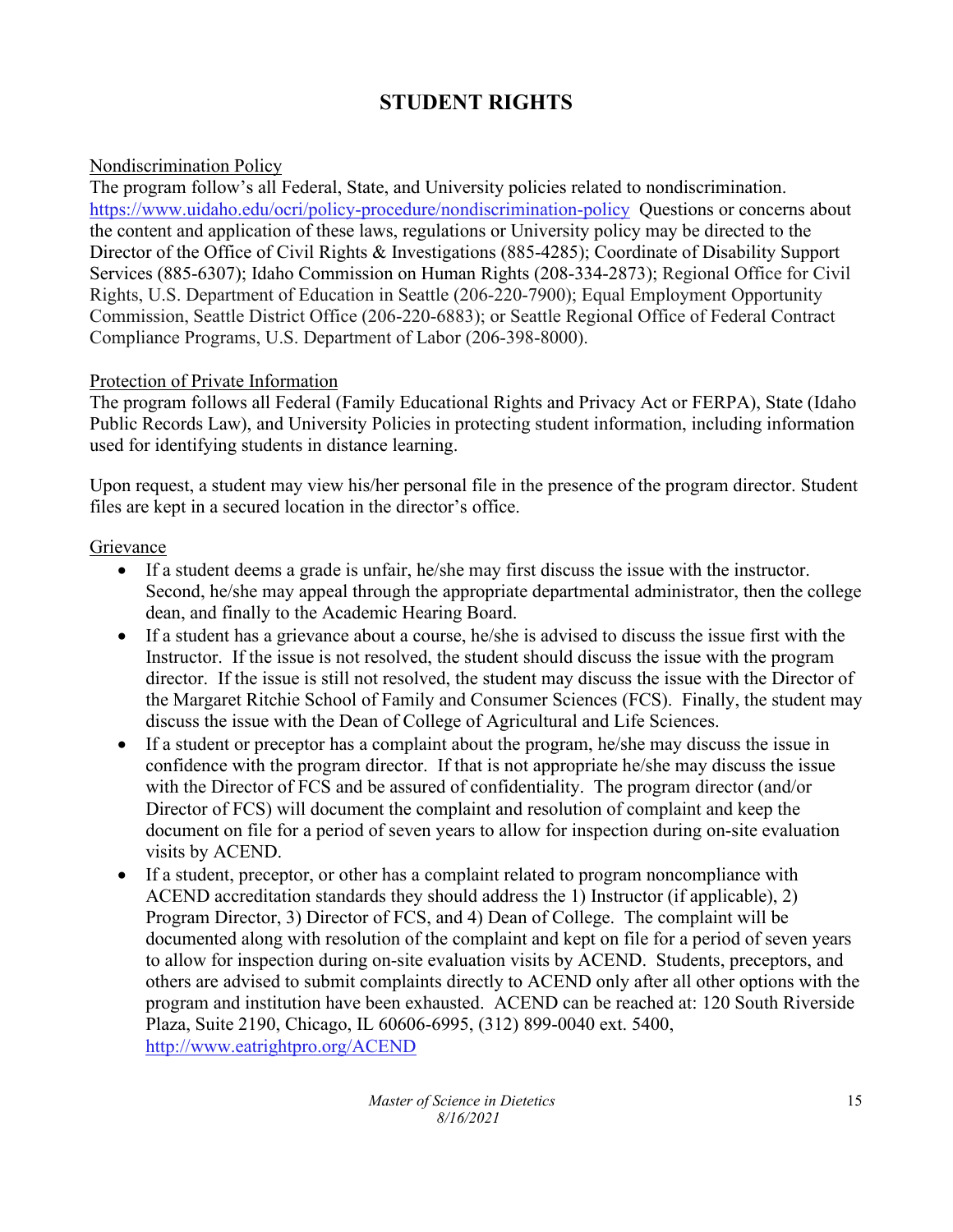• The Master of Science in Dietetics will not in any way retaliate against an individual who makes a complaint, nor permit any faculty member, administrator, preceptor, employee or student to do so.

### Assessment of Student Competence

Student competence will be continuously assessed. Formative and/or summative assessments will be completed by instructors and/or preceptors in each course. Students will receive regular reports of performance and progress throughout each semester. At the end of each semester, students will receive a letter grade (A, B, C, D, or F) for each course they are enrolled in.

### Remedial Instruction

Tutoring is available to all University of Idaho Students free of charge.

### **ACADEMIC POLICIES**

### Student Accountability

### *Attendance*

- 1. Class attendance: Due to the nature of the content of the courses, it is required that students attend all classes. If you must miss class due to an illness, death or family emergency, you must inform your instructor and the program director prior to the scheduled class. It is the student's responsibility to make up the missed course work.
- 2. Supervised experiential learning attendance: Attendance is mandatory and required for all supervised experiential learning. If you must miss a supervised experiential learning due to illness, death or family emergency, you must inform your instructor, preceptor and the program director prior to the scheduled shift. It is the student's responsibility to reschedule the missed supervised experiential learning hours with the preceptor.
- 3. Arrive to class or the facility prior to the start time for class or supervised experiential learning.

### *Illness or Injury*

- 1. Illness that warrants missing a class or supervised experiential learning include those of an infectious nature indicated by: Temperature 100.5 degrees F or higher, vomiting, or diarrhea. Do not return to school or the facility until 24 hours after your fever has subsided, and/or you last experienced vomiting or diarrhea.
- 2. Contagious bacterial illness requiring antibiotics such as, "Pink Eye" warrant staying home for 24 hours after the first dose of antibiotics.
- 3. If you become ill or injured while in a supervised experiential learning facility, inform the preceptor, instructor and program director. Return home and seek medical attention, if needed. Once you are clear to return to supervised experiential learning facility, reschedule your missed hours with your preceptor.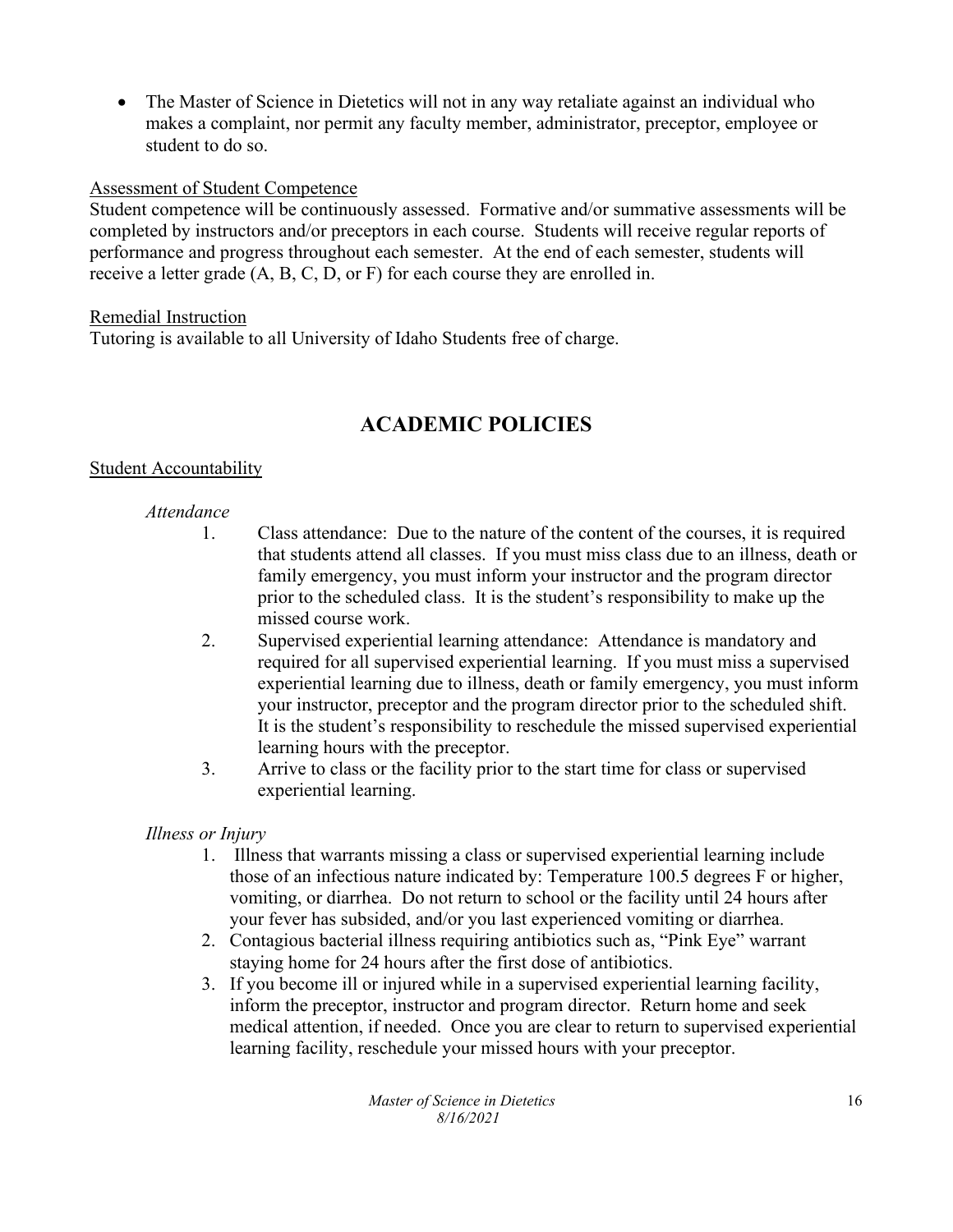### *Classroom Courtesy*

- 1. Students who enter the classroom after the start of class or leave prior to the end of class will be considered absent.
- 2. Professional behavior and respect for others and diverse viewpoints are expected in class at all times.
- 3. Permission of the instructor is necessary to record a class or to bring a guest to class.

### *Course Assignments*

- 1. Written work should be original, typed and professional in appearance. This includes using adequate margins and spacing, as well as correct grammar, spelling, and referencing.
- 2. Referencing format should follow APA guidelines.

### *Late Assignments*

- 1. Students are expected to complete all course assignments in accordance with the course syllabus and submit assignments by the listed or verbally stated times and due dates.
- 2. The grade for an unexcused late assignment will be reduced by 10% of the total point value each day that the assignment is late.
- 3. Consequence for non-submittal of an assignment may include course failure.

### *Missed Exams and Quizzes*

- 1. If a student must miss an examination or quiz due to illness, death or family emergency, the student is required to contact the instructor before the exam or quiz.
- 2. If a student misses an examination or quiz, 15% grade reduction on the missed exam will occur if the reason is not deemed reasonable by the instructor or prior notice was not given for the absence.

### *Student Travel*

- 1. A student's travel time to supervised experiential learning facilities does not count toward supervised experiential learning hours.
- 2. Time during inter-site travel does not count toward supervised experiential learning hours.

### *Holidays and Vacation*

- 1. Students follow the academic calendar of the university or their respective facility (if completing supervised experiential learning) in regard to holidays.
- 2. Students may not take vacation outside of the scheduled fall, winter and spring breaks.
- 3. Students are not allowed to take special examinations or alter their supervised experiential learning schedule for the purpose of leaving the institution or facility before the end of the semester or rotation without the permission of the instructor, preceptor, and program director.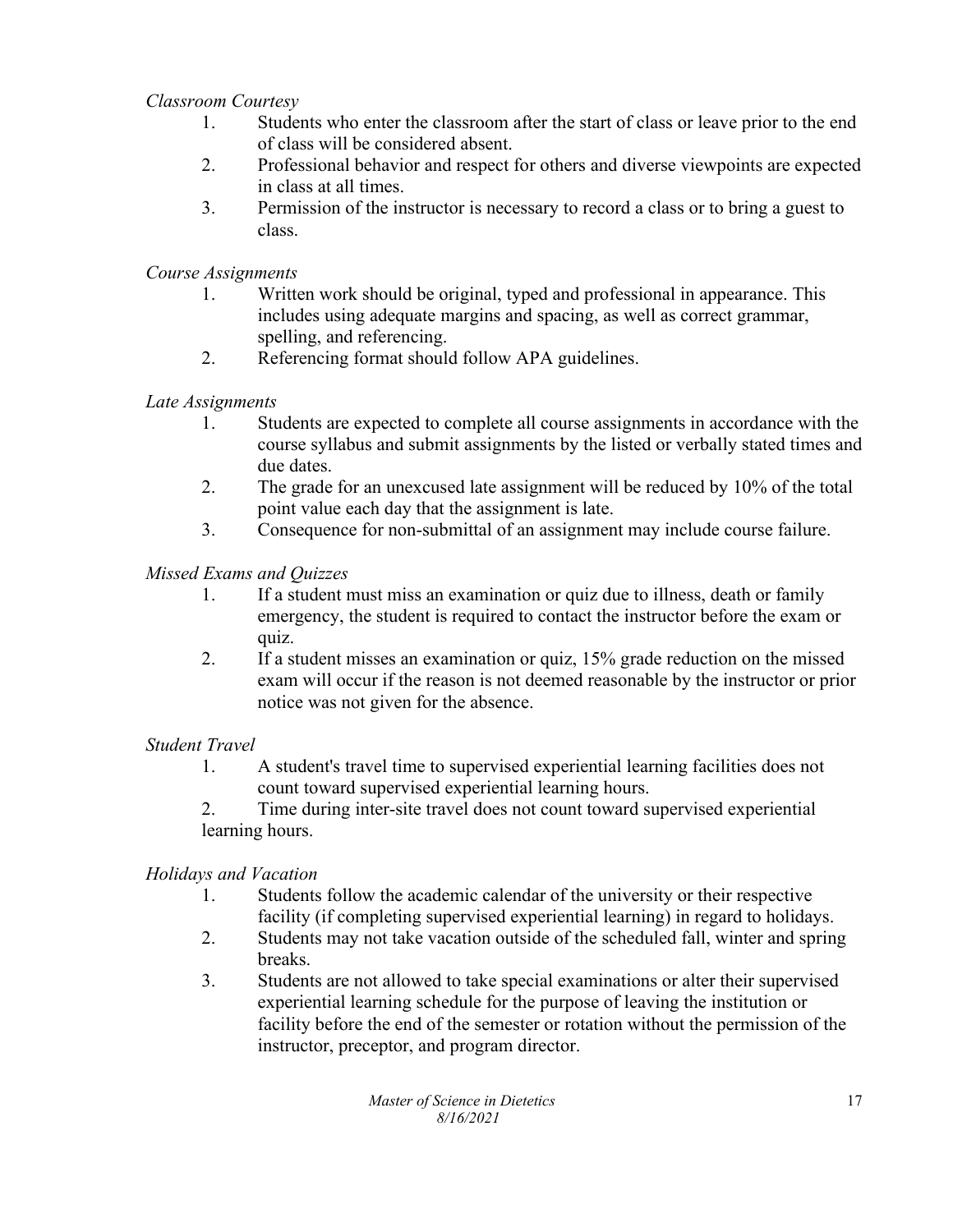### *Leaves of Absence*

1. Leaves of absence from the program is by discretion of the program director.

### *Outside Employment*

- 1. The MS D involves a very comprehensive and intensive curriculum. The course load and demands on students' time are such that it is very difficult for students to successfully complete classes and simultaneously hold an outside job.
- 2. Holding an outside job during the academic year is strongly discouraged. Scheduling of MS D classes, supervised experiential learning, and professional activities take priority over employment.

### Advancement Policy

### *Student Performance Monitoring*

Students will have their performance monitored to provide for the early detection of academic difficulty and will take into consideration professional and ethical behavior and academic integrity of the student. Faculty will communicate with the Director regarding student's poor academic performance. The faculty and/or director will meet with the student to establish a plan for academic success in order to advance through the program.

### *Criteria*

Students must meet certain criteria to advance through the program. Those criteria include:

- 1. Earn a grade of "B" (80%) or better in all required courses. If a student receives below a B in a required program course, the student is removed from regular appointment and is placed on suspension/ probationary status. This policy serves as a protection for the student. In order to pass the CDR credentialing exam for RDN, one needs to achieve 80% of the possible score. Once on suspension/ probation, the faculty and program director will meet to determine what additional work is required of the student with the details listed in a contract.
- 2. Exhibit professional and ethical behavior and academic integrity in the classroom and supervised practice at all times. If a student exhibits unprofessional, unethical behavior or academic dishonesty, this will constitute as an inappropriate *incident*. (See Appendix C– Incident Report)

Examples of unprofessional, unethical behavior, or academic dishonesty include, but are not limited to:

- a. Late assignment in a course
- b. Unexcused absence or tardy to class or supervised experiential learning
- c. Chronic lack of participation in the classroom
- d. Disrespect exhibited toward peers, faculty, or preceptors
- e. Inappropriate or foul language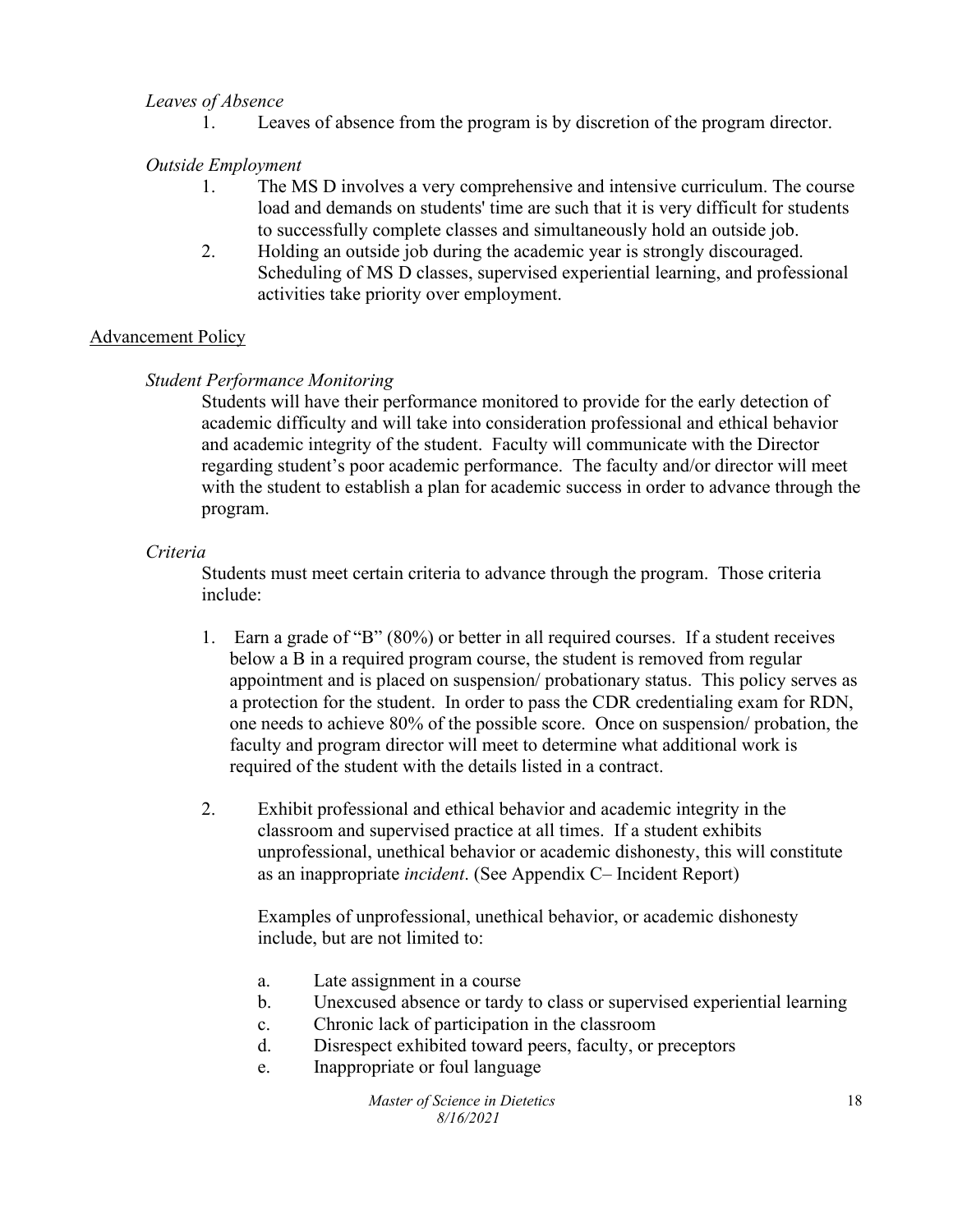- f. Refusal to work with another person based on the individual's personal beliefs, race, culture, or religious preference
- g. Failure to display stable mental, physical or emotional behavior(s) which may affect another's well being
- h. Use of any substance that may impair clinical judgment or be harmful to self or others
- i. Dishonesty (the student may receive a grade of F)
- j. Cheating or plagiarism (the student may receive a grade of F)
- k. Failure to maintain confidentiality in interactions or records
- l. Attempting activities without adequate orientation, skill preparation, or appropriate assistance

### *Discipline Policy*

Students will be notified by the Director when an incident has occurred and been recorded.

- 1. The first incident will result in a verbal warning
- 2. The second incident will result in a written warning.
- 3. The third incident will result in suspension/ probation.
- 4. The fourth incident will result in termination.

### *Suspension/ Probation Status*

- 1. Unprofessional or unethical behavior
	- a. A student whose pattern of unprofessional or unethical behavior, whether within a semester or from semester to semester, is found to be excessive (a total of three incidents) will be removed from a regular appointment in the program. At that time, the student will be placed on suspension/ probation.
	- b. When the student is placed on suspension/ probation status, documentation is completed and placed in his or her personal file (see Appendix D – Notification of Suspension/ Probationary Status).
	- c. If the unprofessional or unethical behavior continues, the student's participation in the program will be terminated.
- 2. Academic performance

Academic actions that result in suspension/ probation include:

- a. Less than a grade of B or 80% in any program course will result in faculty and program director determining what additional work is required of the student with the details listed in a contract signed by the student, faculty and director.
- b. Any student receiving an unsatisfactory rating from any supervised experiential learning preceptor, which is mutually substantiated by the instructor, will be required to complete additional work with the details listed in a contract signed by the student, faculty, and director.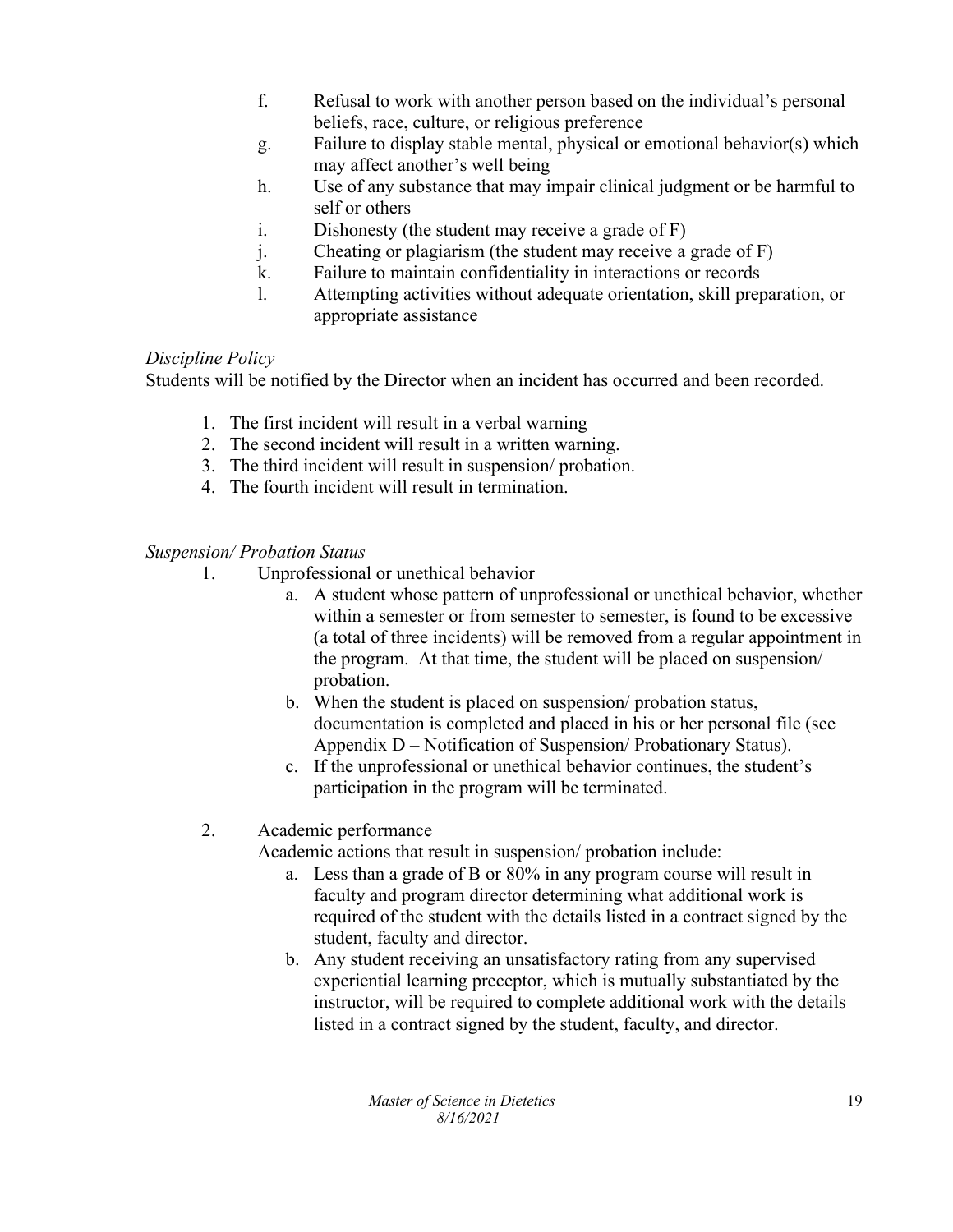### *Termination or Resignation*

- 1. If unprofessional or unethical behavior continues through the probationary and warning periods, a student's participation in the program will be terminated.
- 3. If a student receives less than a B grade in two or more courses, the student's enrollment in the program will be terminated.
- 4. Students terminated from the program for any reason may follow the University appeal procedures.
- 5. Resignation: If the student finds it necessary to resign from the program, he/she must submit a letter of resignation to the program director. If a student discontinues in the program after the beginning of classes, the position held by that student shall cease to exist. If the student should choose to later reapply to the program, he/she will be considered on an equal basis with all other applicants.

### *Student Retention*

Students with minimal chances of success in the program will be counselled by the program director to voluntarily resign from the program.

### *Timeframe for Completion*

Students will ordinarily complete the program within two years. However, students are permitted a maximum of three years to complete the program requirements applicable at the time the student enrolls.

### **PROFESSIONAL POLICIES**

### Membership in the Academy of Nutrition and Dietetics and Attendance to Professional Meetings

- 1. Upon acceptance into the program, students are required to join the Academy of Nutrition and Dietetics with concurrent membership in the Idaho Academy of Nutrition and Dietetics. Academy membership is expected during the entire program.
- 2. Students are expected to participate in professional meetings and activities that occur during the program. Students will be advised of upcoming professional meetings that complement their program.
- 3. If the annual meeting of the Idaho Academy of Nutrition and Dietetics meeting is in Northern Idaho (Coeur d'Alene, Moscow or Lewiston) or Eastern Washington (Spokane, WA), students are required to attend and participate in the entire meeting.
- 4. During the curriculum, students are required to attend one state or national meeting of their choice [Idaho Academy, Washington Academy, or the Food and Nutrition Conference and Exhibition (FNCE), for example]. If the meeting attendance is during spring semester of the second year, the student must obtain permission from the preceptor, is expected to attend the entire conference, and must make up supervised experiential learning hours.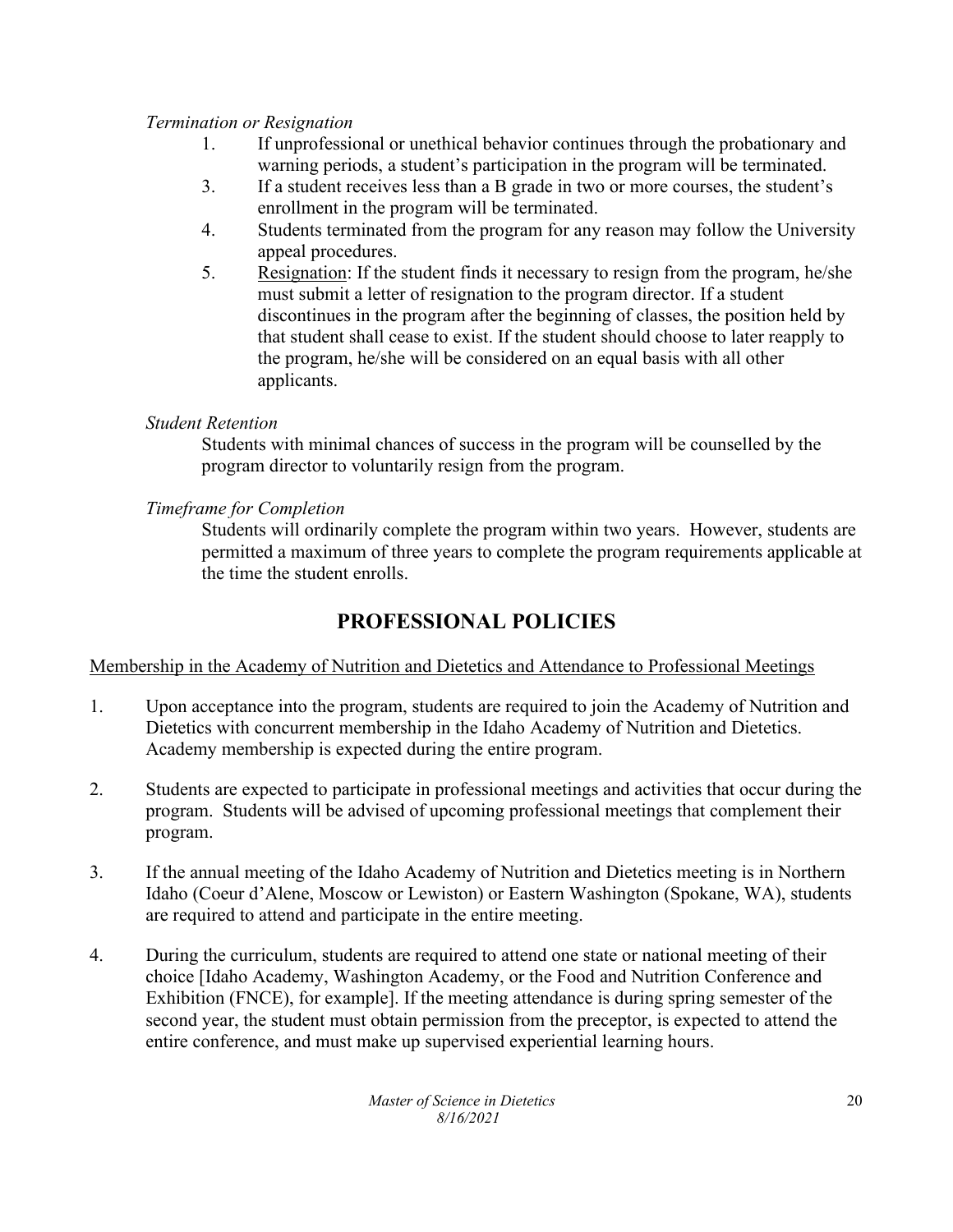### **GRADUATION AND POST-GRADUATE POLICIES**

### **Graduation**

Upon successful completion of the program, the student will graduate with a Master of Science in Dietetics and receive a "Verification Statement." This allows the student to take the CDR Credentialing Exam for RDNs.

### Job and Career Placement

Career services are available for all students and alumni. For more information about career services see<https://www.uidaho.edu/current-students/career-services>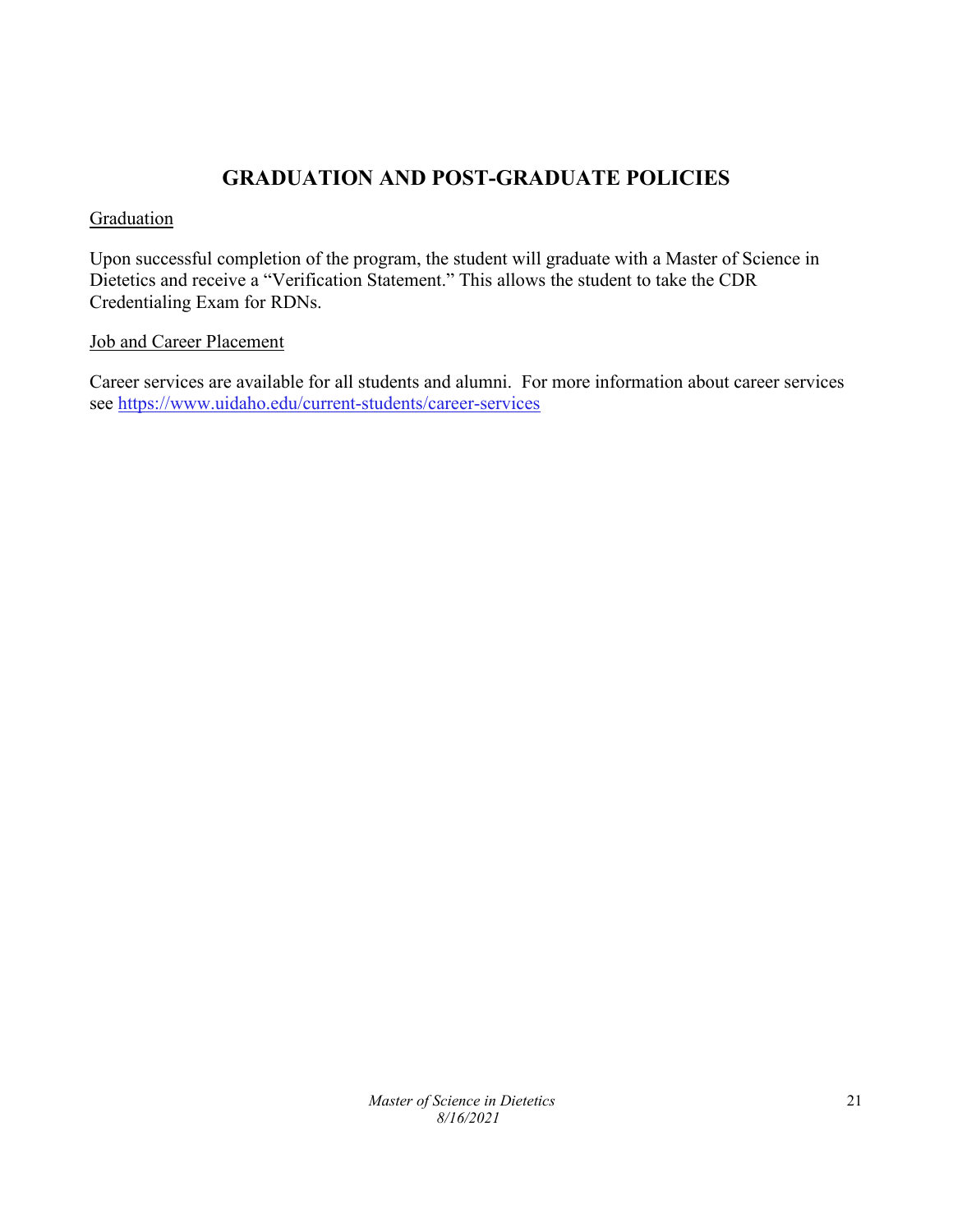## **APPENDICES**

### **Master of Science in Dietetics**

*Master of Science in Dietetics 8/16/2021*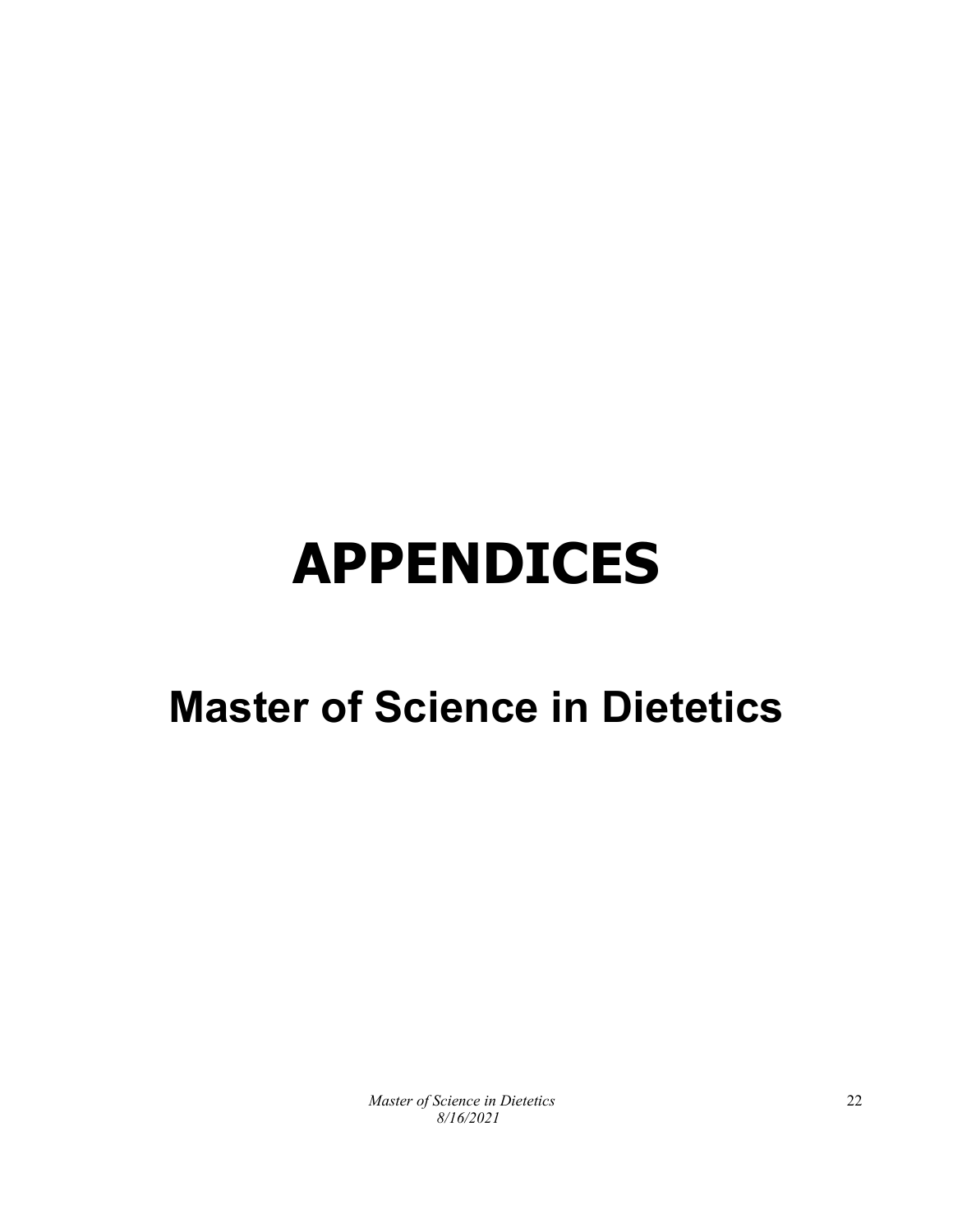Appendix A: Supervised Experiential Learning Hours Documentation

### **University of Idaho Master of Science in Dietetics Alternate Supervised Experiential Learning Hours Documentation**

**Course Name and Number**\_\_\_\_\_\_\_\_\_\_\_\_\_\_\_\_\_\_\_\_\_\_\_\_\_\_\_ Student Name

| <b>Date</b> | Description of Activity (include if<br>this is a case study, role play,<br>simulation, or other) | <b>Total Hours</b>   |
|-------------|--------------------------------------------------------------------------------------------------|----------------------|
|             |                                                                                                  |                      |
|             |                                                                                                  |                      |
|             |                                                                                                  |                      |
|             |                                                                                                  |                      |
|             |                                                                                                  |                      |
|             |                                                                                                  |                      |
|             |                                                                                                  |                      |
|             |                                                                                                  |                      |
|             |                                                                                                  |                      |
|             |                                                                                                  |                      |
|             |                                                                                                  |                      |
|             |                                                                                                  |                      |
|             |                                                                                                  |                      |
|             |                                                                                                  |                      |
|             |                                                                                                  |                      |
|             |                                                                                                  |                      |
|             |                                                                                                  | <b>Grand Total =</b> |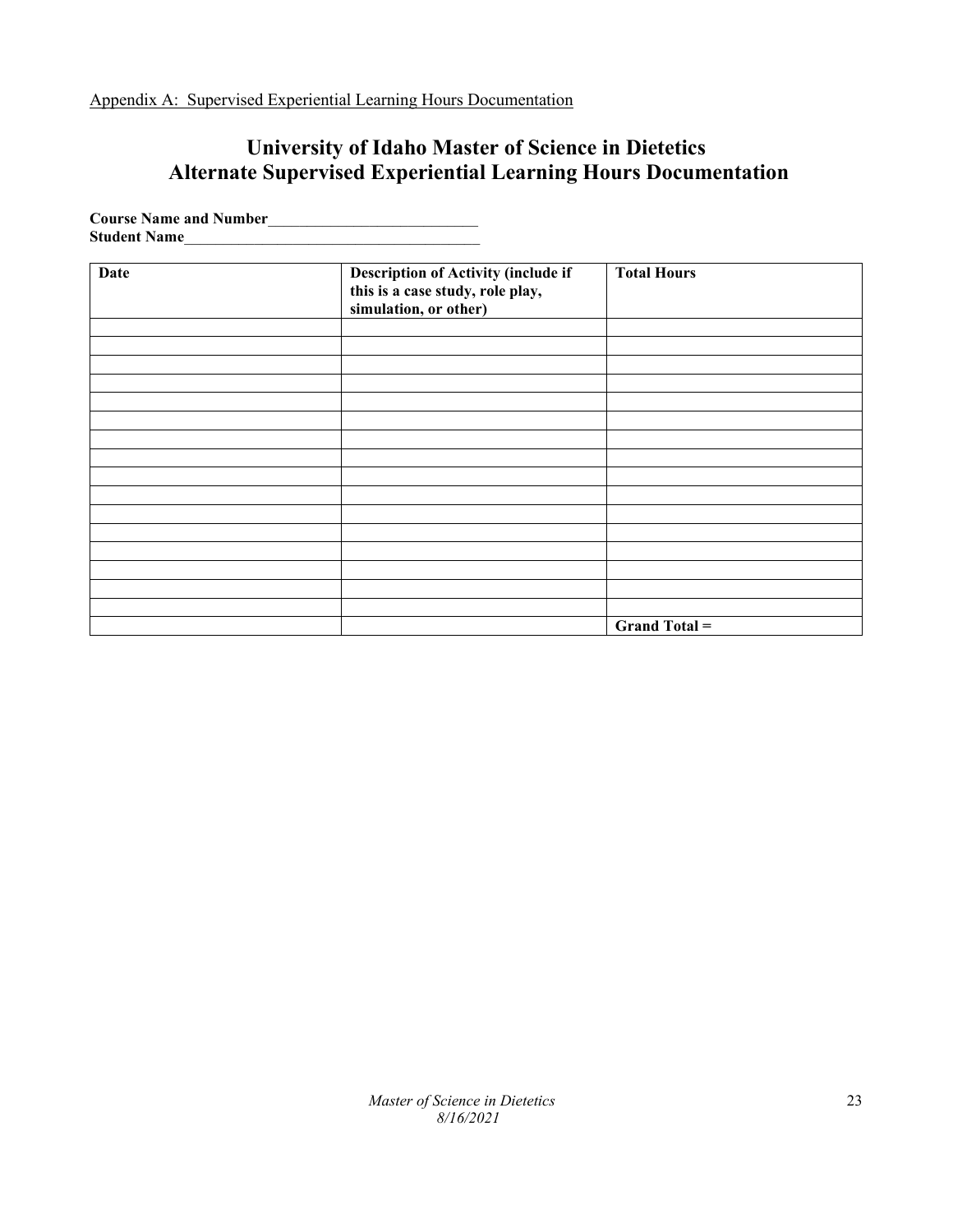### Appendix B: Student Agreement for Participation in the Master of Science in Dietetics

I, 1. All 2012 Comparison of Science in Dietetics. Before accepting this appointment, I have read, understood, and agree to uphold the following: (Please **initial**  each statement to illustrate your understanding and agreement.)

- I have received and read the Program Guidebook.
- I have read and understand the Code of Ethics, and I will abide by them.
- If I must miss class or supervised experiential learning due to illness, death, or emergency in the family, I will contact my instructor, preceptor and Director prior to the class or experience. I understand that I am responsible for rescheduling and completing the missed hours.
- I must obtain at least a B (80%) in all program courses to remain in and graduate from the program.
- I understand the conditions for suspension/ probationary status and termination from the program.
- I am responsible for arranging my own housing and transportation.
- I must be a member of the Academy of Nutrition and Dietetics.
- I am required to attend local dietetic meetings, and lectures presented by visiting dietetic professionals.
- I am required to attend one state or national Academy of Nutrition and Dietetics meeting. For the meeting, I will be responsible for my own expenses, meeting registration, transportation, and lodging.
- I am aware that this is a very intense, demanding, professional program.
- I must submit evidence of required tests and immunizations before participating in supervised experiential learning at facilities.
- I must obtain the SERVSAFE® certification.
- \_\_\_\_\_\_ I must obtain Idaho Food Safety Certification and possibly a Washington Food Handler's Permit.
- I must obtain a background check each year.
- If I withdraw from the program for any reason, I will not be guaranteed reentry to the program. Readmission will depend upon space availability and faculty recommendation. No preference will be given to reentry students.

\_\_\_\_\_\_\_ \_\_\_\_\_ \_\_\_\_ \_\_\_\_\_\_\_\_\_\_\_\_\_\_\_\_\_\_\_\_\_\_\_\_\_\_\_\_\_\_\_\_ \_

Signature Date 8/2021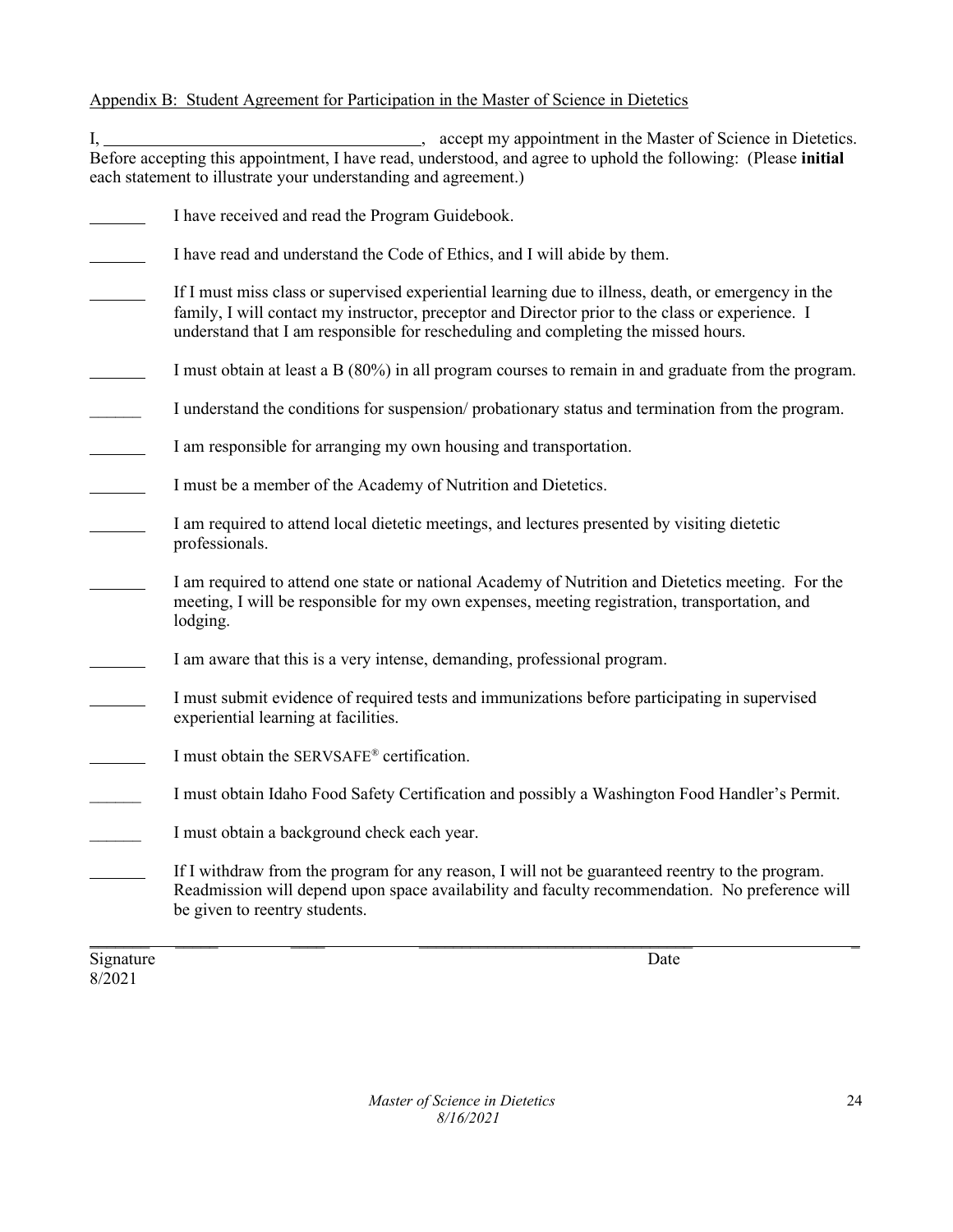Appendix C: Incident Report Name of Student: <u>Name of Student:</u> Course and/or Location: Date and Description of Incident:

Signature of Preceptor/Instructor: \_\_\_\_\_\_\_\_\_\_\_\_\_\_\_\_\_\_\_\_\_\_\_\_\_\_\_\_\_\_\_\_\_\_\_\_\_\_\_\_\_\_ Signature of Student: \_\_\_\_\_\_\_\_\_\_\_\_\_\_\_\_\_\_\_\_\_\_\_\_\_\_\_\_\_\_\_\_\_\_\_\_\_\_\_\_\_\_\_\_\_\_\_\_\_\_\_\_ Nature of Incident: Verbal Warning Written Warning  $\square$  Suspension/ Probation  $\square$  Termination